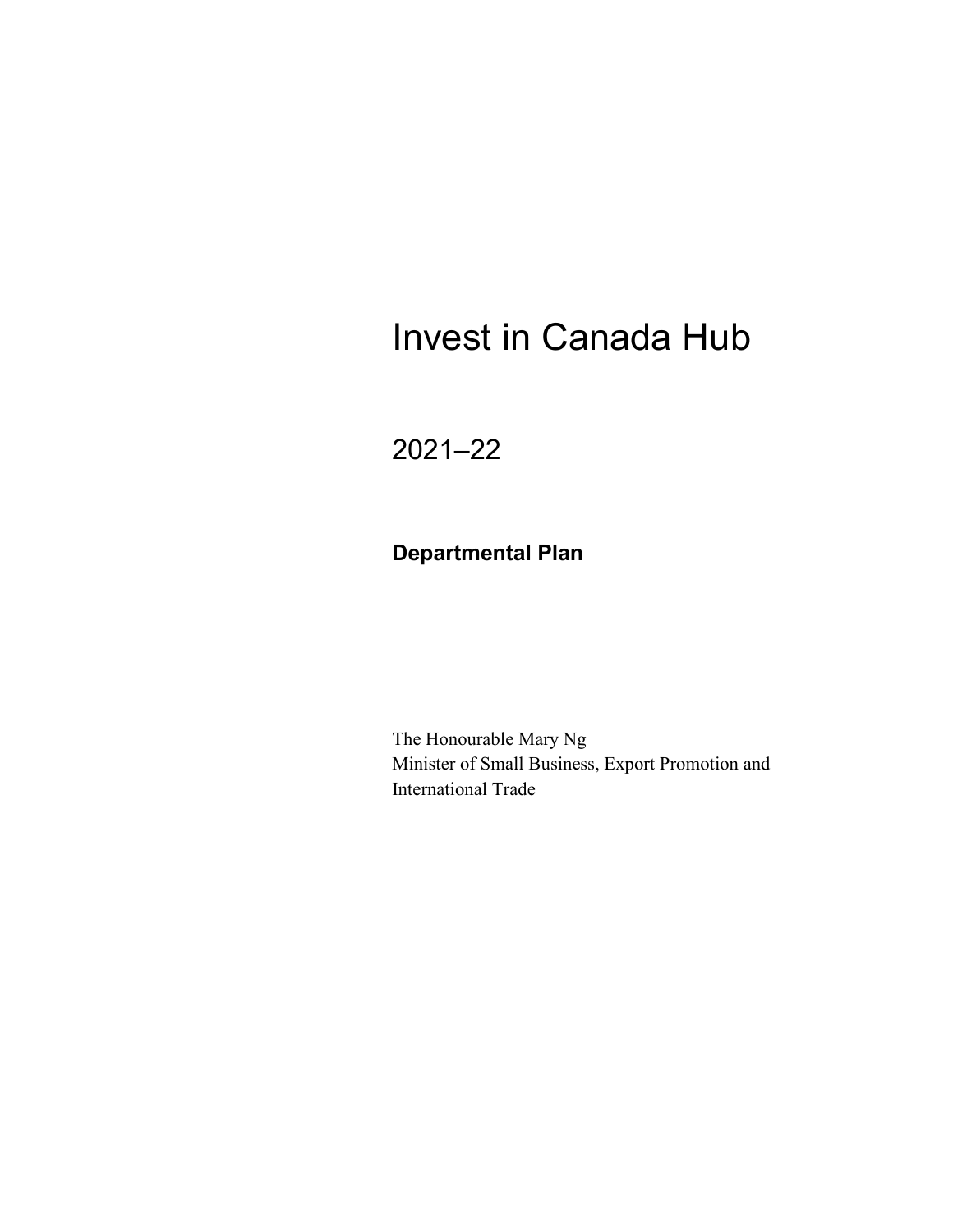Government of Canada catalogue Number: FR6-1E-PDF International Standard Serial Number (ISSN): 2561-6188 © Her Majesty the Queen in Right of Canada, as represented by the Minister of Small Business, Export Promotion and International Trade, 2021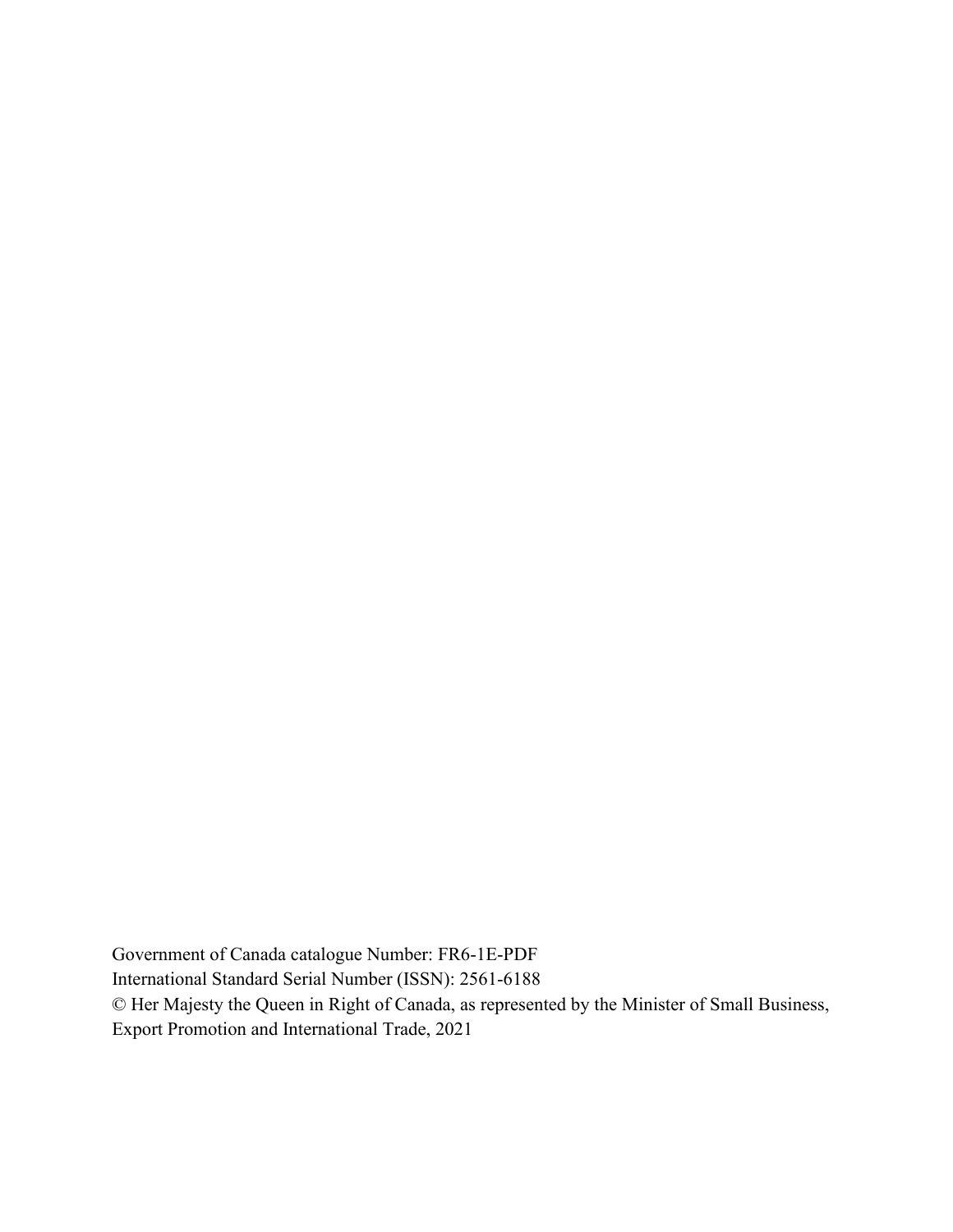## Table of contents

| Core responsibilities: planned results and resources, and key risks  9 |
|------------------------------------------------------------------------|
|                                                                        |
|                                                                        |
|                                                                        |
|                                                                        |
|                                                                        |
|                                                                        |
| Future-oriented Condensed statement of operations19                    |
|                                                                        |
|                                                                        |
| Raison d'être, mandate and role: who we are and what we do 21          |
|                                                                        |
|                                                                        |
| Supporting information on the program inventory 24                     |
|                                                                        |
|                                                                        |
|                                                                        |
|                                                                        |
|                                                                        |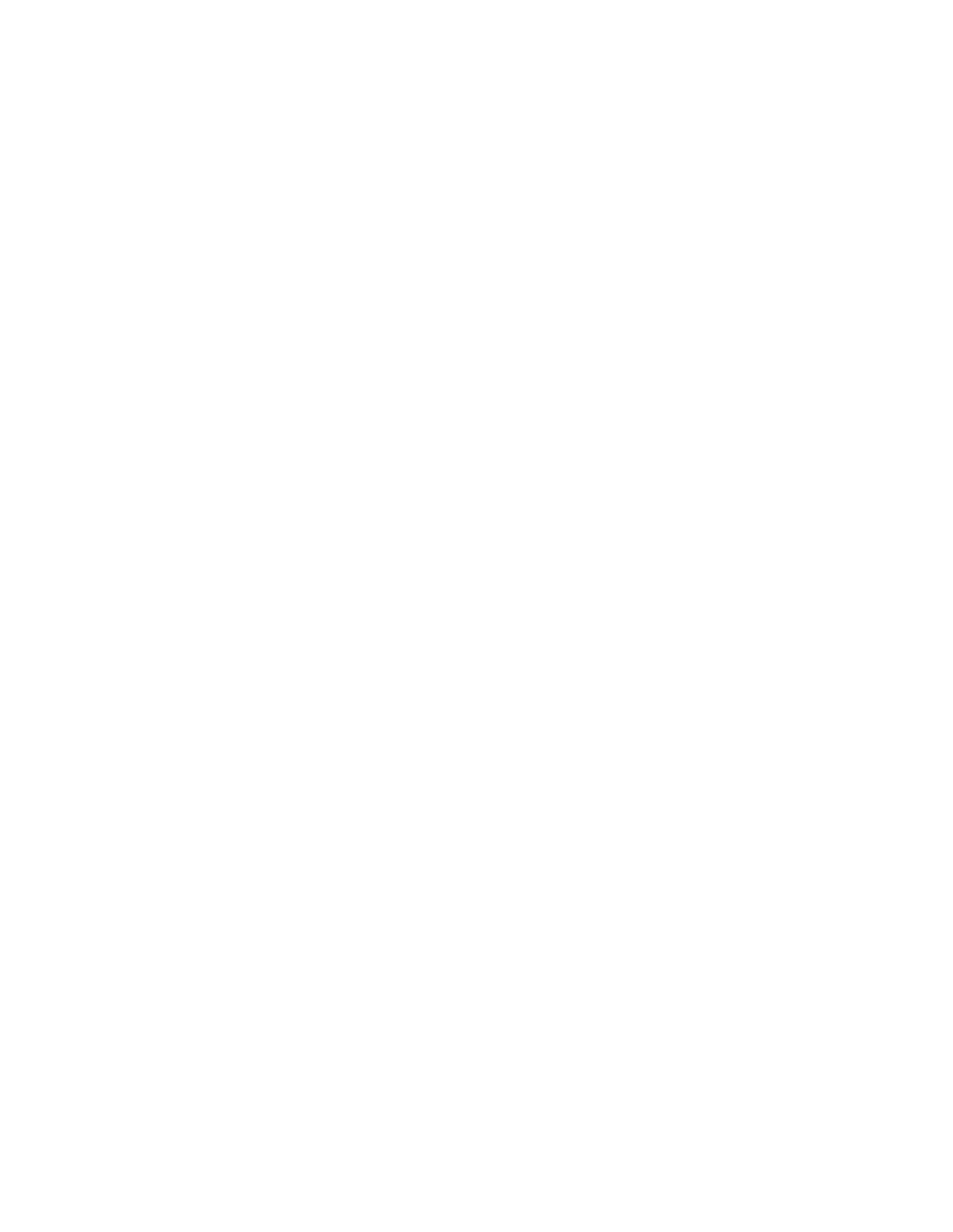## <span id="page-4-0"></span>From the Minister

It is my pleasure to present the 2021-22 Departmental Plan for Invest in Canada. As Canada's Minister of Small Business, Export Promotion, and International Trade it is my job to promote Canada as a great place to invest in, while helping Canadian business owners and entrepreneurs grow into the global marketplace, creating good jobs for hardworking Canadians.

The COVID-19 pandemic is helping us realize how significant and interconnected the global economy is to the well-being of Canadians and Canada's economy. The pandemic will be with us for some time, but by increasing and diversifying trade and attracting job-creating investment, Canada is positioned to grow its economy and enhance the standard of living of all Canadians.



Working toward economic recovery is a complex task and creating business opportunities in Canada for global investors searching for new ways to approach global supply chains is one way that Invest in Canada and its partners can contribute to that recovery.

In 2021-22, Invest in Canada will work to strengthen the Canada brand, grow Canada's economy, and support the Government's trade diversification strategy. Invest in Canada will continue to work collaboratively with its federal partners, like the Trade Commissioner Service, as well as provincial, territorial, and municipal partners to accelerate new investment and reinvestment opportunities into Canada.

Through these initiatives and more, we will work towards a strong economic recovery, create new opportunities for Canadians, and ensure a vibrant future for all Canadians.

The Honourable Mary Ng

Minister of Small Business, Export Promotion, and International Trade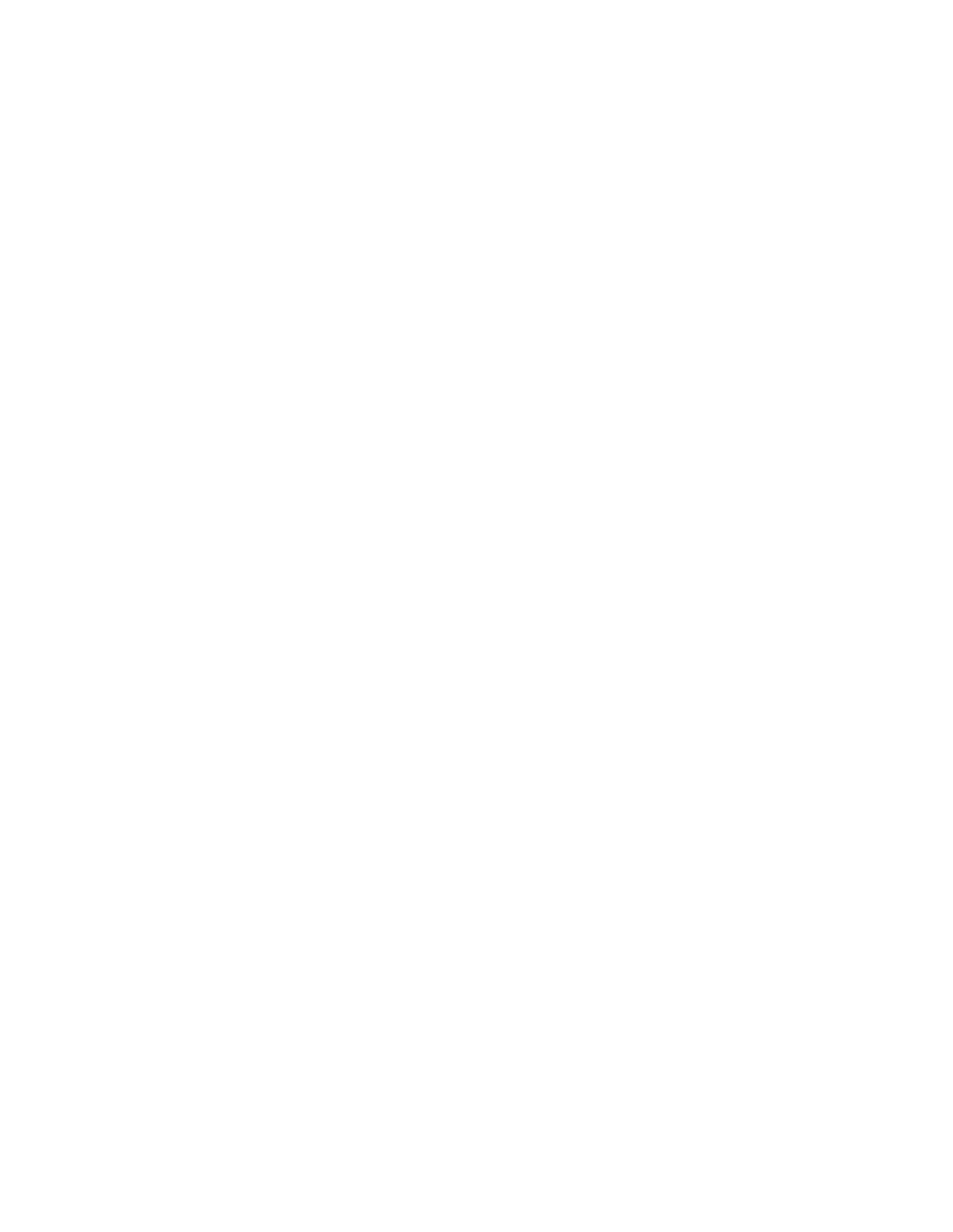## <span id="page-6-0"></span>From the Chair of the Board

As we look forward to 2021-22, we know that the Canadian economy and those of other countries around the world continue to be affected by the COVID-19 pandemic. Despite this, the last year has demonstrated that Canada and Canadians are resilient. Disruptions in work and home life led to innovations in the use of technologies to ensure that many could work or learn remotely. Interruptions in some industries led to retooling of many operations to manufacture of essential goods. People and businesses in Canada have adapted well to an unpredictable set of circumstances over an extended period. Canada, always among leading nations in a number of important rankings,



also has received that same level of admiration for its handling of the pandemic.

It's with this lens of resilience and adaptability that I frame my optimism toward the next year(s). Canadian communities are emerging as hubs for innovation, technology and industries of the future. Canada has a proven track record in many sectors such as natural resources and manufacturing, with growing influence in new and exciting sectors like artificial intelligence, cleantech, and research and development. In times of uncertainty, it's reassuring to know that Canada has many advantages to draw upon.

When considering foreign direct investment in this climate, Canada's advantages will set it apart from competitors as businesses around the world look to expand, diversify, and secure their supply chains. Canada's diverse and skilled workforce, global market access, welcoming business climate, predictable and stable political environment and banking system, high quality of life, immigration policies, and innovative spirit will continue to make the country attractive to foreign investors.

Canada is resilient and we have witnessed how our strong foundations have helped to lift the country in times of adversity. Invest in Canada can play its part in the recovery efforts to help lead the way for global investment to support economic prosperity and stimulate innovative solutions to recovery.

My colleagues and I on the Invest in Canada Board of Directors are committed to supporting Invest in Canada by sharing our experience and providing guidance to help promote, facilitate and accelerate investments into Canada. Together, the Board is dedicated to ensuring that Invest in Canada is in the best possible state to support more global companies that choose to expand their businesses in Canada. I am encouraged by the progress that the organization has made in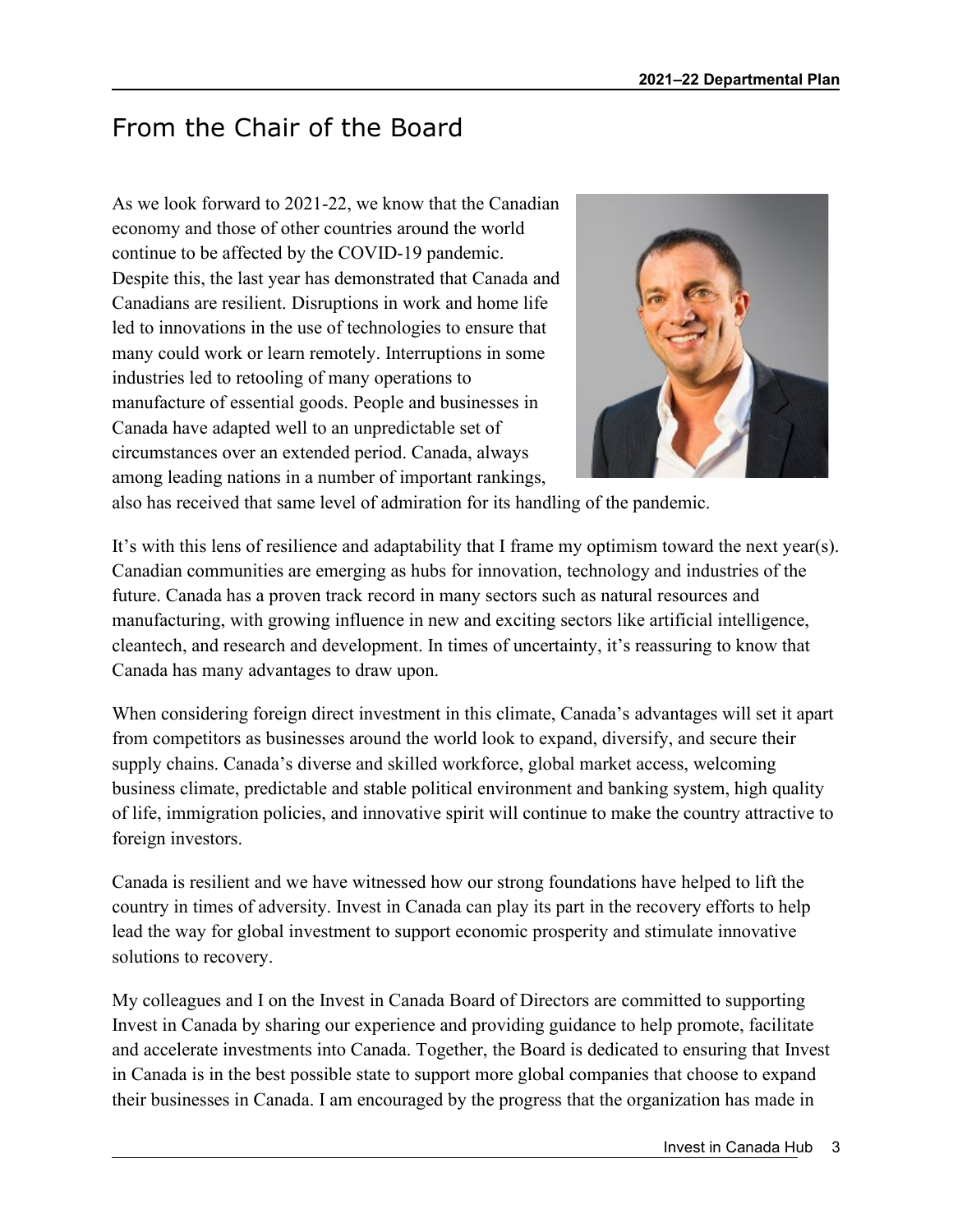#### **2021–22 Departmental Plan**

just three short years of operation. As Chair of the Board, Invest in Canada's leadership in furthering Canada's image on the global investment stage gives me confidence that Invest in Canada will continue to take mature in a thoughtful and strategic way. I am also pleased to report that the members of this board are actively involved in the mission. Board members attend meetings with target or interested companies, help with networking, and enthusiastically participate in a number of activities working with the Invest in Canada team.

On behalf of the Board of Directors, I would like to thank Invest in Canada's management team and the dedicated employees who contribute to improving Canada's economic conditions through greater global investments. I look forward to continued success for the year ahead.

Mitch Garber C.M.

Chair of the Board of Directors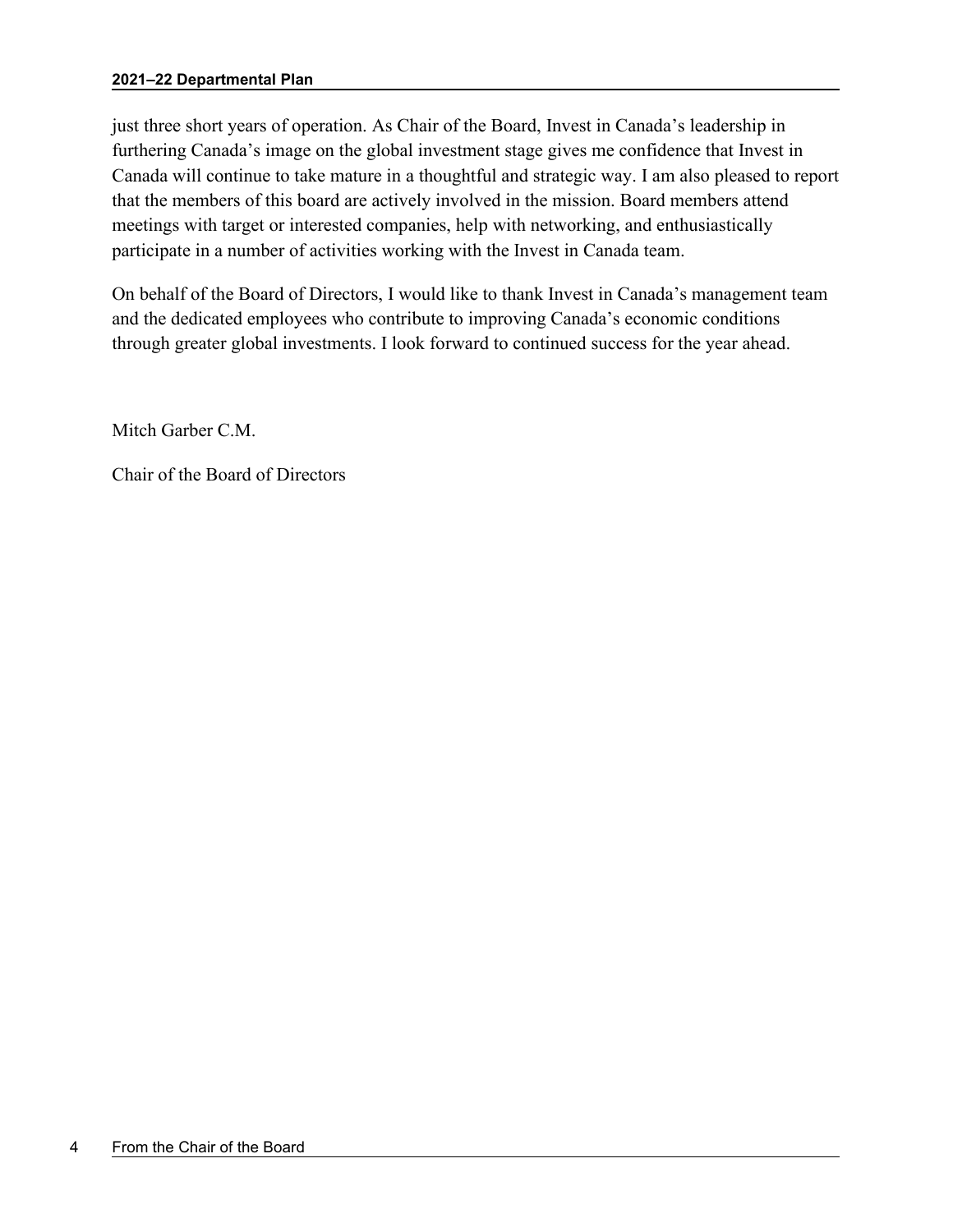## <span id="page-8-0"></span>From the Chief Executive Officer

Invest in Canada has done its best to adapt to the conditions brought on by the COVID-19 pandemic. The 2020-21 fiscal year challenged the organization to continue efficient operations and work with partners in new and different ways to promote and facilitate foreign investments into Canada. Last year, operations and staff were realigned to continue IIC's work from home to maintain relationships with clients and partners. Staff adjusted seamlessly to modify participation in industry events that went online to reach its audiences, continue valuable investor engagement remotely and maintain sound systems and processes from a distance.



Throughout 2020-21 Invest in Canada continued to work with

federal, provincial, territorial and municipal partners across Canada to promote the country's strengths, such as its sound banking system, its strong business environment, and the highly skilled, diverse, and well-educated workforce, that make Canada appealing to global companies. A coordinated, comprehensive and collaborative effort of the entire FDI ecosystem will be critical going into 2021-22 to help Canada maintain its presence on the global stage

The next year will be another test of Canadian economic resilience. Canada has laid a strong foundation in response to the pandemic, enabling global investors to continue to look favourably at Canada's investment opportunities. Invest in Canada will redouble its efforts alongside partners like the Trade Commissioner Service to continue to promote Canada as an attractive investment destination and facilitate investments in order to help the Canadian economy recover.

Communities all across Canada have benefitted from global investors who have recognised Canada's impressive talent, unmatched global market access, and cost-saving programs and incentives the country has to offer. Promoting, facilitating and accelerating foreign direct investment into and all across Canada will continue to be our focus as we prepare for the challenges and opportunities ahead of us.

I am tremendously proud of the commitment and hard work demonstrated by Invest in Canada's employees and Management Team through difficult times and am reassured to know that the organization has such a strong base to support our significant mandate. I look forward to continued success that we will achieve together in the year ahead.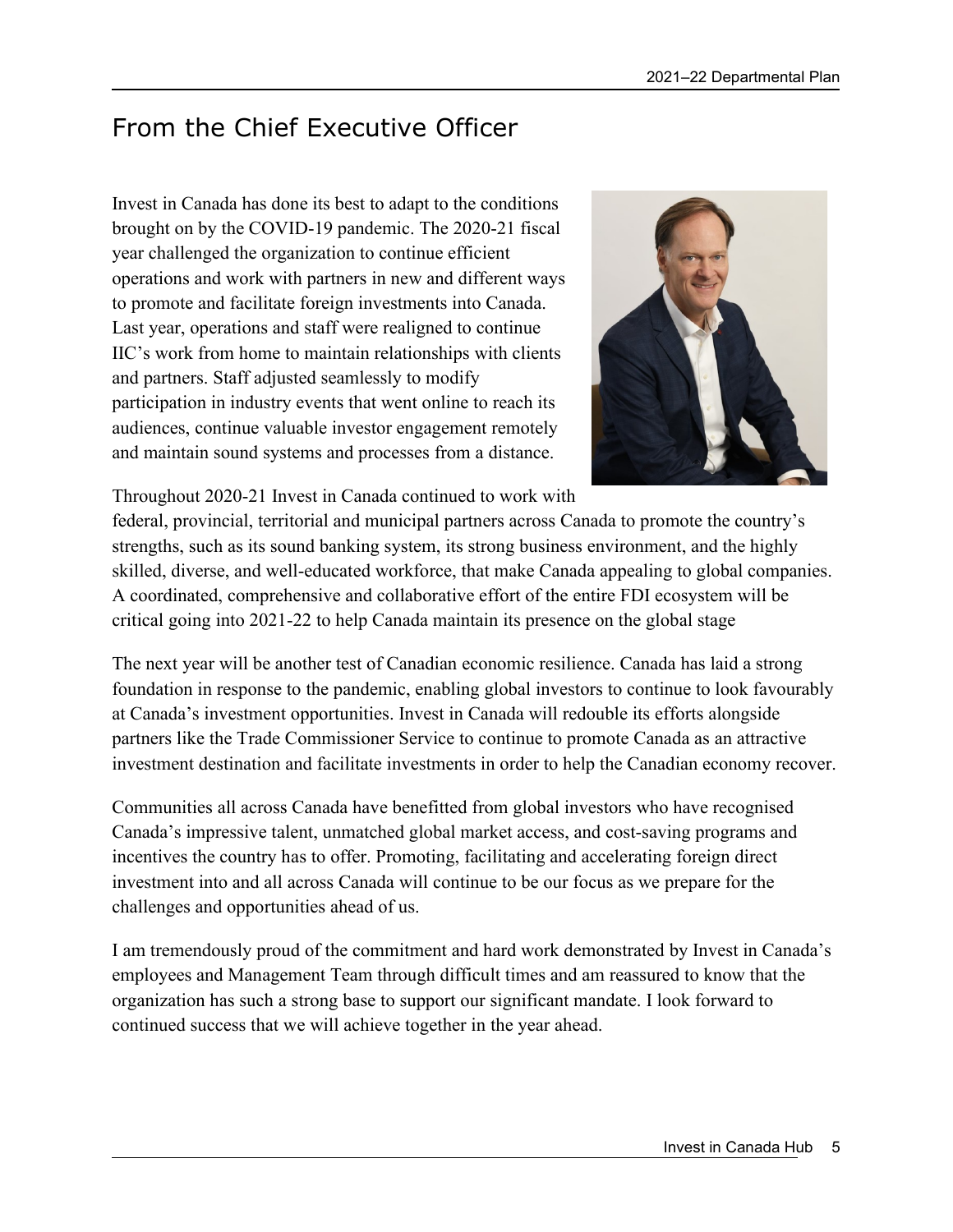Ian McKay

Chief Executive Officer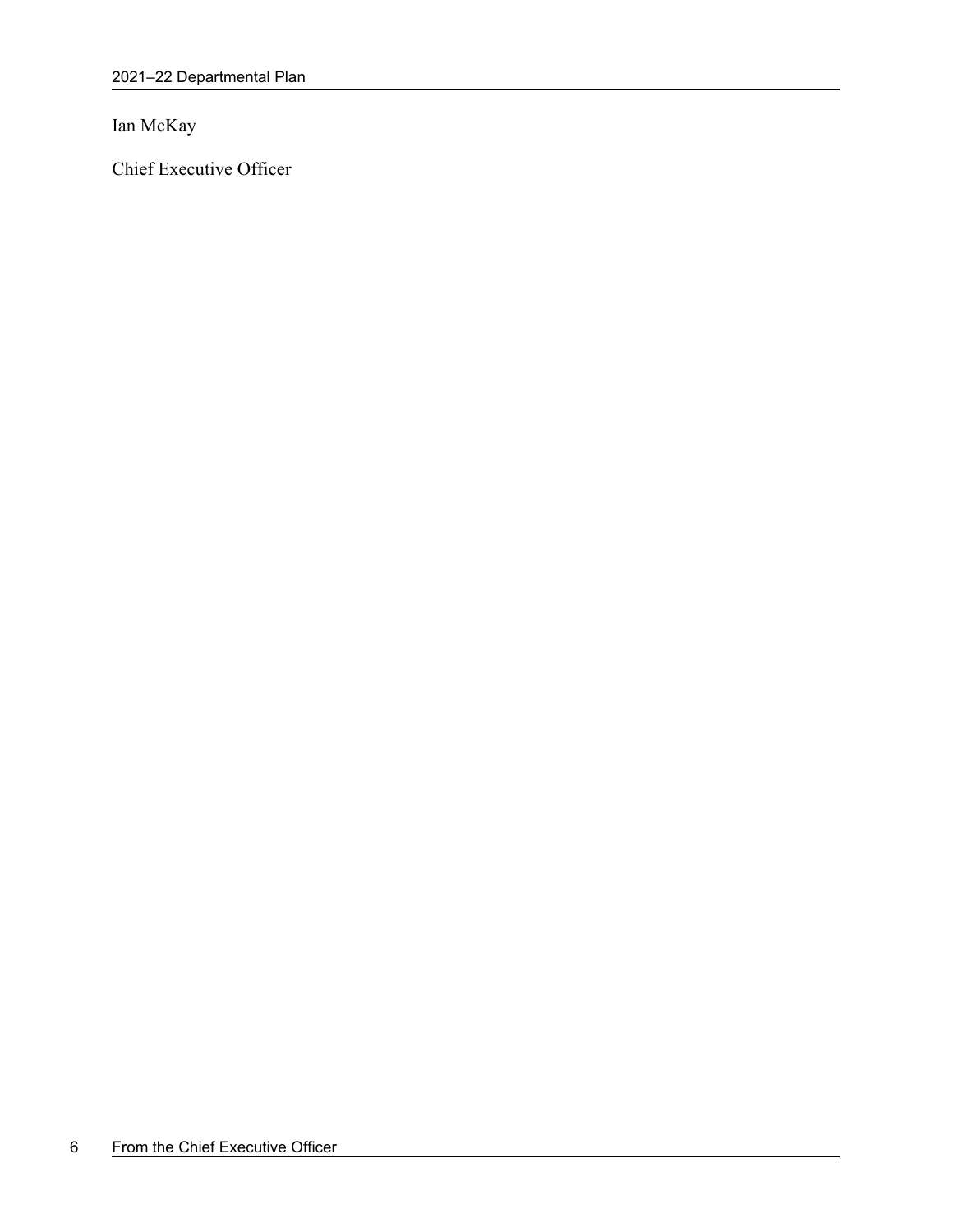## <span id="page-10-0"></span>Plans at a glance

Since its creation in 2018, Invest in Canada (IIC) has been committed to carrying out its mandate to promote foreign direct investment (FDI) in Canada and coordinate efforts with partners across all orders of government, the private sector and other stakeholders on investments into Canada and to champion Canada as a premier investment destination. Leveraging its active board of diversely qualified members the organization has focused on presenting Canada's unique advantages and value proposition that distinguish it from international competition in today's global innovation economy in order to support the Government of Canada's aim to drive more innovation, investment and trade in the country.

In 2021-22, IIC will continue to operate as an entrepreneurial organization and build on these efforts to achieve its departmental results and indicators, while taking into consideration new dynamics brought on by the COVID-19 pandemic and guidance provided by the Minister of International Trade in the 2020 Statement of Priorities and Accountabilities. In this context, IIC will focus on the following priorities in 2021-22 to achieve IIC's departmental results and indicators:

### **Promote Canada as a top investment destination**

This priority has been and will continue to be a focus for IIC. The organization will continue to develop and disseminate promotion strategies with government departments to ensure that global investors are familiar with the advantages of investing in Canada. Efforts are underway to develop strategies on new initiatives and advantages that speak to policies and programs that support investment attraction to Canada. Further, IIC will leverage its work with other federal departments on Canada's Foreign Direct Investment Attraction Strategy to ensure that organizations are aligned in the promotion of Canada's value propositions for key subsectors in order to better target messaging to clients. While the long-term and stimulating effects of FDI are recognized, IIC also understands the benefits that FDI can bring to the recovery of the Canadian economy in light of the COVID-19 pandemic.

### **Support the Government's trade diversification strategy**

FDI is an important part of Canada's trade equation and a part of IIC's strategy is to support the Government's trade diversification strategy by aligning with its trade and small business portfolio organizations, such as the Trade Commissioner Service. This includes participating in the Business, Economic and Trade Recovery Working Group with Export Development Canada, the Business Development Bank of Canada, the Canadian Commercial Corporation, Global Affairs Canada and the Trade Commissioner Service, and Innovation, Science and Economic Development Canada to collaborate on initiatives of shared interest based on direction from the Minister.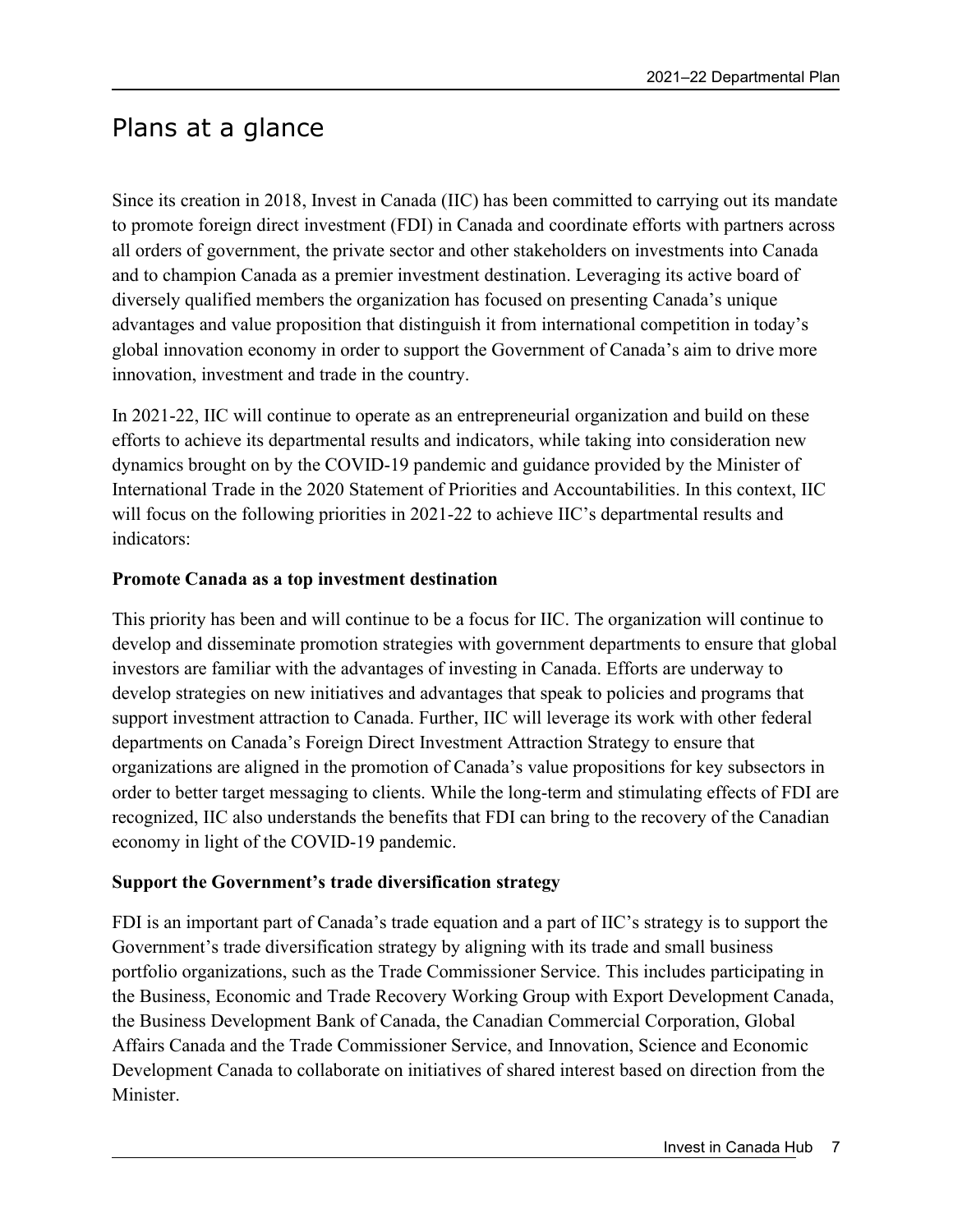### **Strengthen Canada's brand**

Building and enhancing Canada's strong brand is one of IIC's ongoing initiatives through advertising campaigns, signature events, website content and coordination with the Trade Commissioner Service for greater dissemination abroad. Invest in Canada will continue to strengthen and share Canada's brand, while understanding and respecting the current COVID-19 context and applying a sustainability lens to branding.

### **Grow Canada's economy**

Invest in Canada's mandate to promote and coordinate the efforts toward FDI into Canada is underpinned by the broader purpose to support economic prosperity and stimulate innovation in Canada. In support of this, IIC will continue to work with partners and clients on diverse opportunities that contribute to the Canadian economy in a variety of ways, such as contribution to the knowledge-based economy, while ensuring that risks to Canadians and national security are considered.

### **Promote the Tourism Sector to Foreign Investors**

Recognizing that growth of the tourism sector in Canada could be accelerated by increasing the amount of private investment, IIC will continue to work closely with the TCS to identify and pursue foreign investment opportunities in the tourism sector.

### **Implement Canada's Foreign Direct Investment Attraction Strategy**

In 2020-21 IIC led the development of Canada's Foreign Direct Investment Attraction Strategy in collaboration with sixteen federal organizations. The strategy focuses on the coordination and collaboration across federal organizations to ensure that the right support and capacity are in place to facilitate and accelerate FDI. In 2021-22, IIC will work closely with those federal organizations to implement the strategy action plans and continue to refresh the strategy based on current needs and priorities.

Further to these priorities, Invest in Canada will continue its close cooperation with the Trade Commissioner Service, leveraging their in-market expertise, and other government departments to provide complementary roles and services to potential investors. To further solidify the existing collaboration with Global Affairs Canada, IIC will enter into a Memorandum of Understanding with Global Affairs Canada to provide a clear roadmap toward a joint approach to attracting investments to Canada.

For more information on Invest in Canada's plans, priorities and planned results, see the "Core responsibilities: planned results and resources, and key risks" section of this report.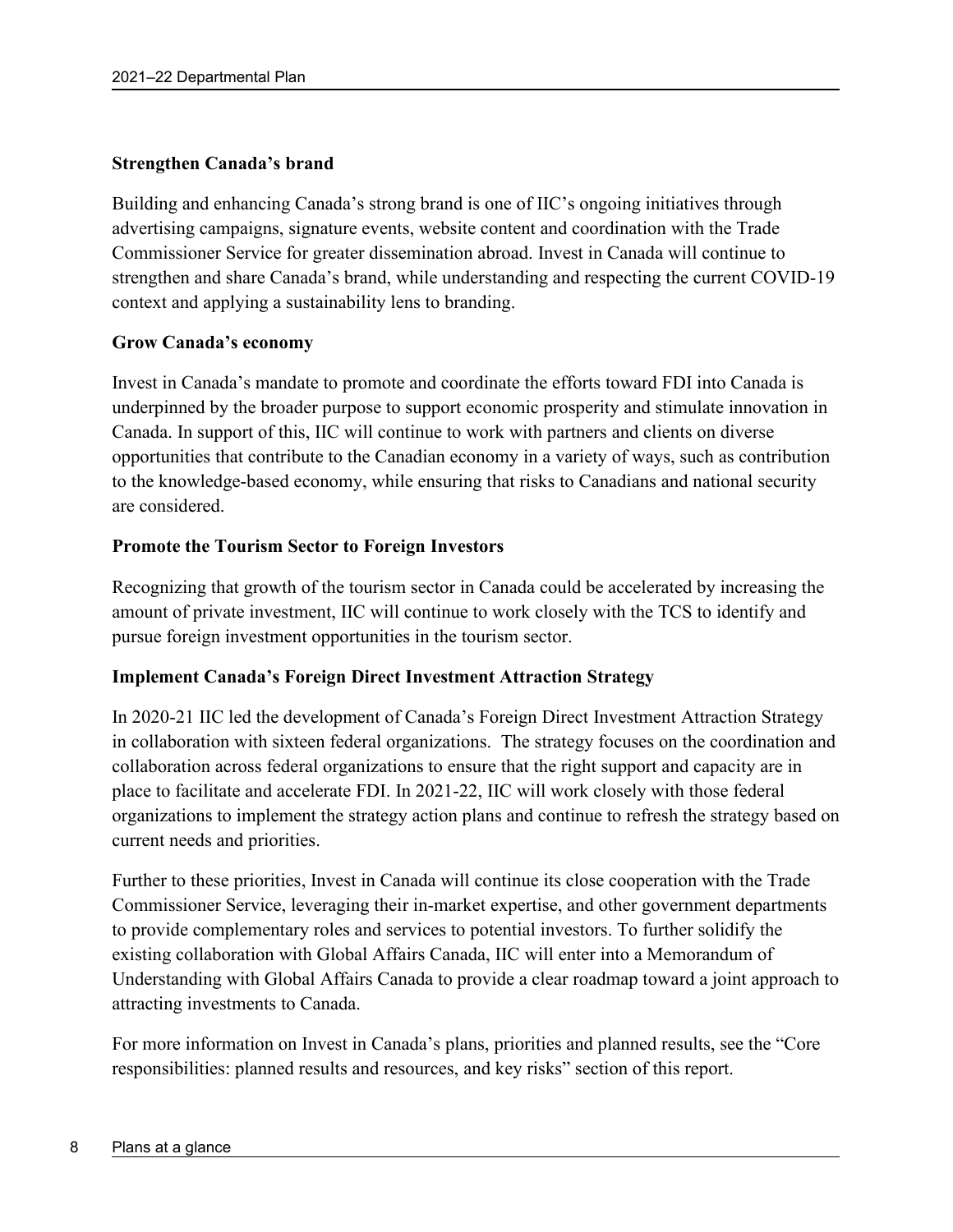## <span id="page-12-0"></span>Core responsibilities: planned results and resources, and key risks

This section contains detailed information on the department's planned results and resources for each of its core responsibilities. It also contains information on key risks related to achieving those results.

### <span id="page-12-1"></span>Foreign Direct Investment Attraction

### **Description**

Invest in Canada's core responsibility is to lead the Government of Canada's foreign direct investment (FDI) attraction efforts by making Canada top-of-mind for foreign investors and providing services in support of investor decisions to expand in Canada

### **Planning highlights**

Invest in Canada has a mandate to promote FDI in Canada, attract and facilitate that investment and to coordinate these FDI efforts across government, private sector and other stakeholders. In doing so, IIC's efforts will support economic prosperity and stimulate innovation in Canada.

In 2019-20, IIC established its departmental results framework to provide the Government with a view of the results that IIC intends to achieve and the means to measure and describe progress on the results. Invest in Canada's three program areas: Marketing; Investor Services; and Data Partnerships and Pan-Canadian Collaboration are structured to support the Agency's achievement of the following results:

### **Result 1: Canada's brand is seen as a global leader in investment attraction**

In keeping with IIC's strong branding activities to promote FDI in Canada, the organization will continue to promote Canada as a top investment destination by leveraging existing clients, using testimonials and case studies that resonate with decision-makers. IIC will also continue to deliver targeted advertising that depicts Canada's strengths and advocates its brand internationally. In 2021-22, Invest in Canada will continue to:

- promote Canada's value proposition, dispel misperceptions and provide accurate and compelling information to global investors;
- launch targeted advertising and marketing campaigns showcasing Canada's advantages; and
- work with partners, including the Trade Commissioner Service, to promote strategic opportunities in Canada.

### **Result 2: Canada is a location and destination of choice for global investment**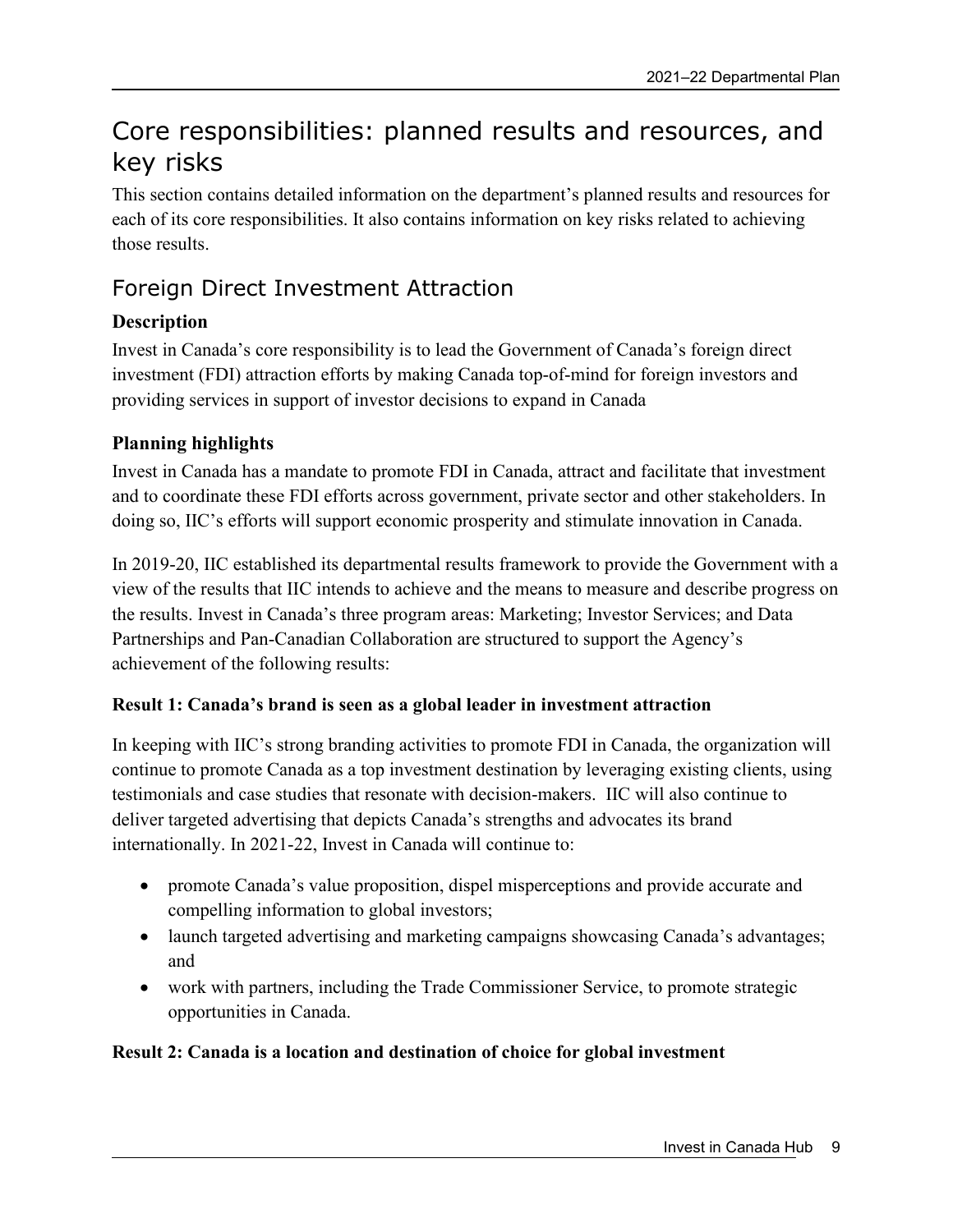Canada continues to be a destination of choice for investors. In 2019, FDI reached a total of \$67.2 billion, representing the strongest annual increase in the last five years. IIC will continue supporting investors looking to Canada for potential investments as the country has a breadth of tangible advantages to offer. In 2021-22, Invest in Canada will continue to:

- identify sectors or economic themes that are driving global capital flow and conduct proactive targeting activities to attract that capital;
- identify and maximize investment attraction opportunities that complement the development of the Superclusters and align with Canada's Economic Strategy Tables; and
- amplify the impact of investments through greater emphasis on reinvestment.

### **Result 3: Global investors have simplified access to partners, services and tools to accelerate their investment**

In the last two years of operation, Invest in Canada has coordinated efforts across federal, provincial, territorial and municipal partners to improve prospective investors' access to a full suite of services, tools and information. IIC has expanded its presence across the regions, rolled out a concierge service to provide integrated and high-quality service and business intelligence to clients. This business intelligence will continue to be used to support FDI into all regions across Canada including small and rural locations. Recently, IIC worked with federal departments to develop an FDI attraction strategy that will assist organizations to coordinate roles and responsibilities to better serve clients and proactively target opportunities. In 2021-22, Invest in Canada will:

- collaborate with partners to provide and leverage data and intelligence to assist global investors' understanding of Canada and accelerate investment decisions into key sectors;
- provide a one-stop shop with partners in all orders of government to offer a seamless customer journey to simplify their investments decisions and select Canada as their investment destination; and
- implement the strategy for FDI attraction with federal partners to promote, attract and coordinate potential foreign investment.

### **Gender-based analysis plus**

Invest in Canada's long-term plan includes working with non-traditional partners in Canada, where opportunities exist, to leverage investment from abroad. For example, unique investment opportunities and interests may lie with Canada's Indigenous communities to stimulate development and economic growth through FDI. IIC is part of a broader strategy to transform Canada's global position. An important part of Canada's value proposition includes its diversity advantage. In defining target subsectors, the organization will consider potential implications of investments on gender and diversity. IIC will also develop research to identify linkages between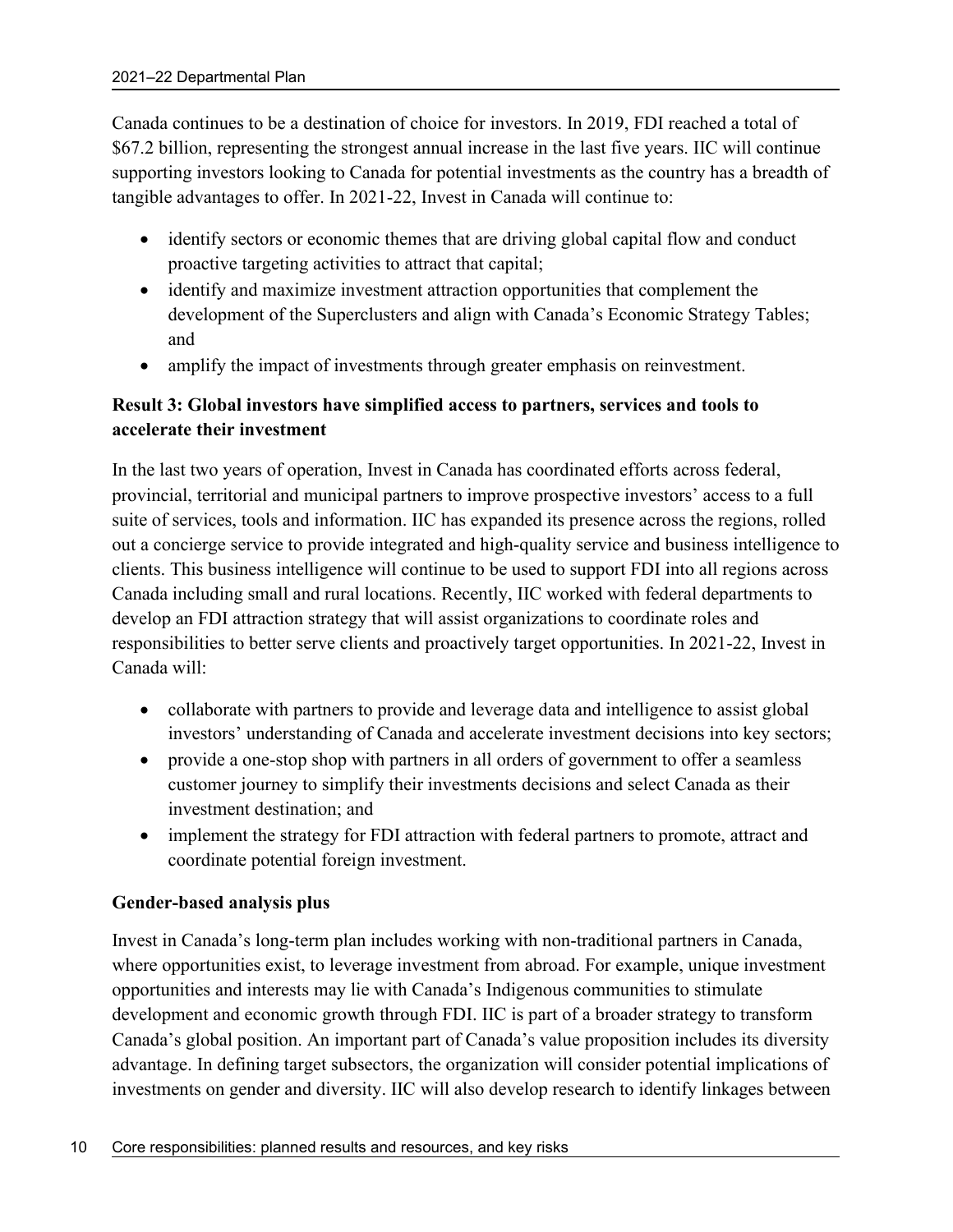FDI and gender diversity and advancement. In this research, the organization will carry out an in-depth analysis of equity and progression trajectories for women and other equity-seeking groups in Canada as compared to those groups working in foreign-owned companies in Canada's technology sector. This research will help the organization better understand the impact of investments on the diverse populations or different types of businesses so that the organization can better work with investors to improve gender parity or diversity goals, while positioning Canada as a top of mind investment destination.

### **Experimentation**

Invest in Canada has not planned any experiments in 2021-22 as the focus remains on executing the mandate as set out. IIC will nevertheless continue to use innovative approaches to deliver services and carry out activities in support of partners and clients, such as digital marketing, regional support across Canada and building key partnerships with industry.

### **Key risk(s)**

Like many federal entities, Invest in Canada has had to adapt to new dynamics and challenges brought on by the COVID-19 pandemic. Although this risk beyond the control of IIC, mitigation strategies have been put in place to ensure that the organization is still able deliver on its mandate while respecting rules and restrictions and minimizing exposure of employees. A key risk that will be managed to ensure results for Canadians are achieved is:

• Risk that IIC may not be able to reach investors and decision-makers to increase foreign direct investment into Canada as expected. To mitigate this risk, IIC has continued actively engaging with investors and partners to better understand the impact COVID-19 on expansion plans and their business more broadly. IIC has also been strengthening its research activities to better understand the impact of the pandemic on investments and to provide information and data to partners and clients. In-person events and international conferences have been cancelled or postponed; however, IIC remains fully active and engaged as the organization transitioned from in-person participation at signature events to virtual event participation and online engagement with companies through video conferences. These measures will continue in 2021-22 as work-from-home measures and travel restrictions remain in place.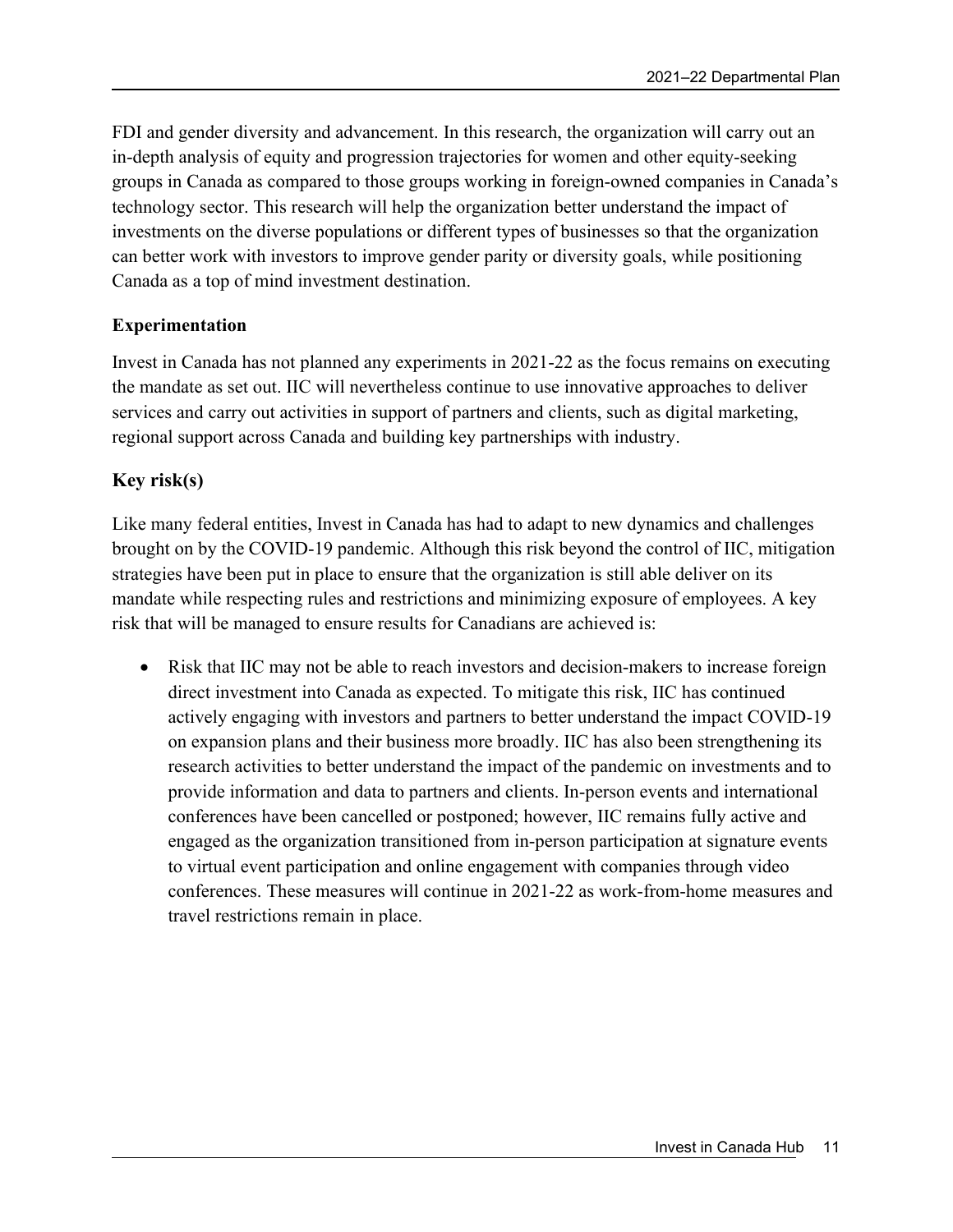### Planned results for foreign direct investment

| <b>Departmental</b><br>result                                                     | <b>Departmental result</b><br><b>indicator</b>                                                                                          | <b>Target</b>                                 | <b>Date to</b><br>achieve<br>target | $2017 - 18$ ,<br>2018-19<br>actual result | 2019-20<br>actual result                                                  |
|-----------------------------------------------------------------------------------|-----------------------------------------------------------------------------------------------------------------------------------------|-----------------------------------------------|-------------------------------------|-------------------------------------------|---------------------------------------------------------------------------|
| Canada's<br>brand is seen<br>as a global<br>leader in<br>investment<br>attraction | Improved score in<br>global foreign direct<br>investment<br>attractiveness index                                                        | 0.03 point<br>increase                        | March 2022                          | Not available                             | 0.33 point<br>increase                                                    |
|                                                                                   | Increased<br>awareness/recognition<br>of the Invest in<br>Canada brand                                                                  | 2 percentage<br>points above<br>average       | March 2021                          | Not available                             | 34%<br>(6 percentage<br>points<br>above<br>average)                       |
|                                                                                   | Percentage increase<br>in "my opinion of<br>Canada as a<br>prominent global<br>leader for foreign<br>investment"                        | 60-69%                                        | March 2023                          | Not available                             | Not Available                                                             |
| Canada is a<br>location and                                                       | Percentage increase<br>of Canada's FDI stock                                                                                            | Increase of 1.3%                              | December<br>31, 2021                | Not available                             | Increase of<br>7.7%                                                       |
| destination of<br>choice for<br>global<br>investment                              | Increase in FDI stock<br>from key target<br>markets                                                                                     | 2% increase for<br>the 2019<br>reporting year | December<br>31, 2021                | Not available                             | 15.1%<br>increase from<br>2018 to 2019<br>(excluding<br>US and<br>Europe) |
|                                                                                   | Increase in FDI<br>investments from key<br>sectors*                                                                                     | 170 announced<br>FDI projects in<br>2021-22   | March 2022                          | Not available                             | 293<br>announced<br>FDI projects<br>in 2019-20                            |
| Global<br>investors<br>have<br>simplified<br>access to<br>partners,               | Number of<br>investors/decision<br>makers using the<br>independent Cost<br><b>Comparative Analysis</b><br><b>Tool for FDI decisions</b> | 600                                           | March 2022                          | Not available                             | Not available                                                             |
| services and<br>tools to<br>accelerate<br>their<br>investment                     | Number of partners<br>collaborating to<br>access, build and<br>format data sets to be<br>highly available to<br>potential investors     | 20                                            | March 2022                          | Not available                             | Not available                                                             |

12 Core responsibilities: planned results and resources, and key risks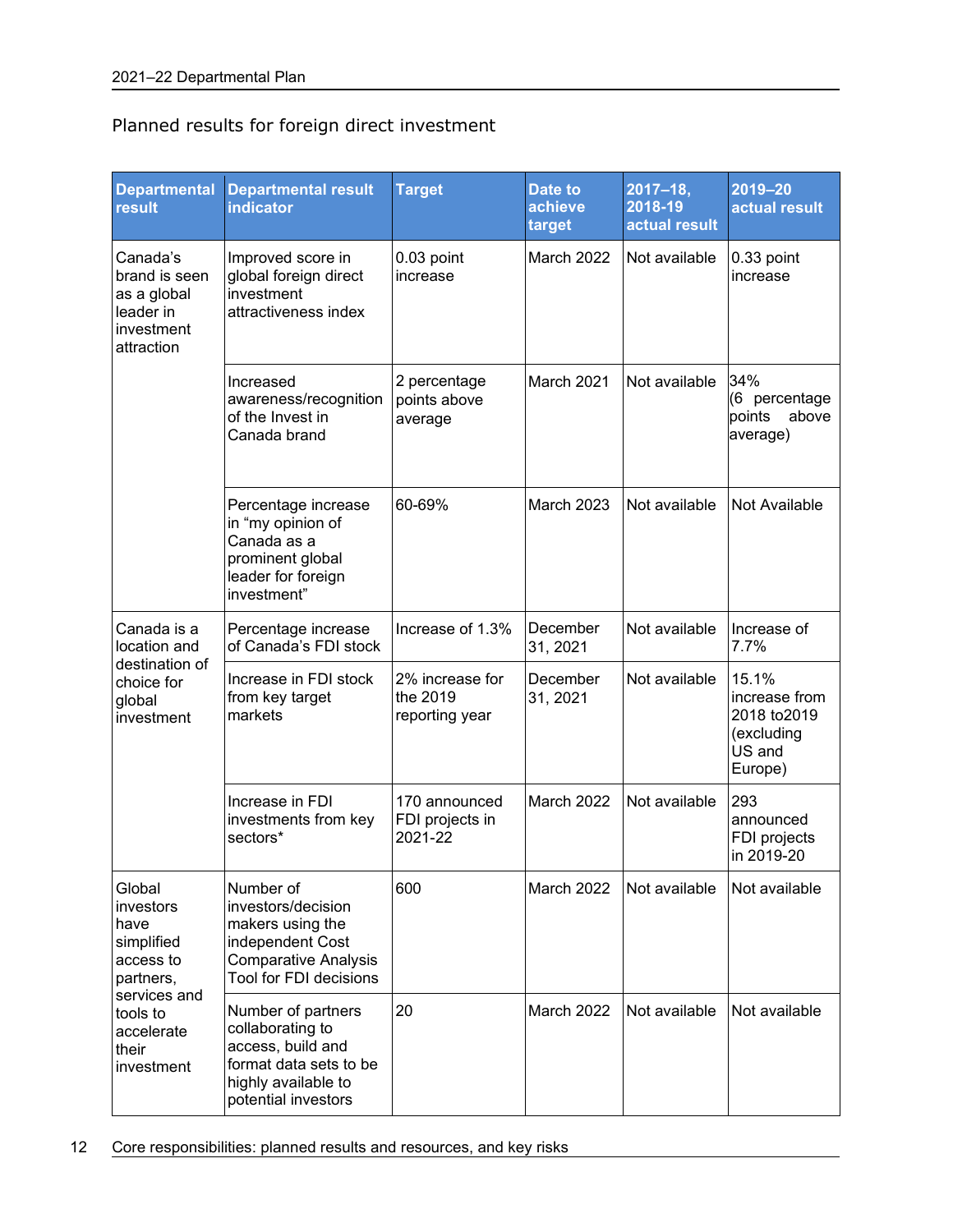| lNumber of investment_<br>leads facilitated with<br>partners | 150 |  | March 2022 Not available | ∃66 (as<br>Imeasured<br>from mid-year<br>to 2019-20<br>fiscal year<br>end) |
|--------------------------------------------------------------|-----|--|--------------------------|----------------------------------------------------------------------------|
|--------------------------------------------------------------|-----|--|--------------------------|----------------------------------------------------------------------------|

\*Key sectors: agribusiness, advanced manufacturing, clean technologies, digital industries, life sciences, media and entertainment, and natural resources.

Financial, human resources and performance information for Invest in Canada's program inventory is available in the GC [InfoBase.](https://www.tbs-sct.gc.ca/ems-sgd/edb-bdd/index-eng.html)<sup>1</sup>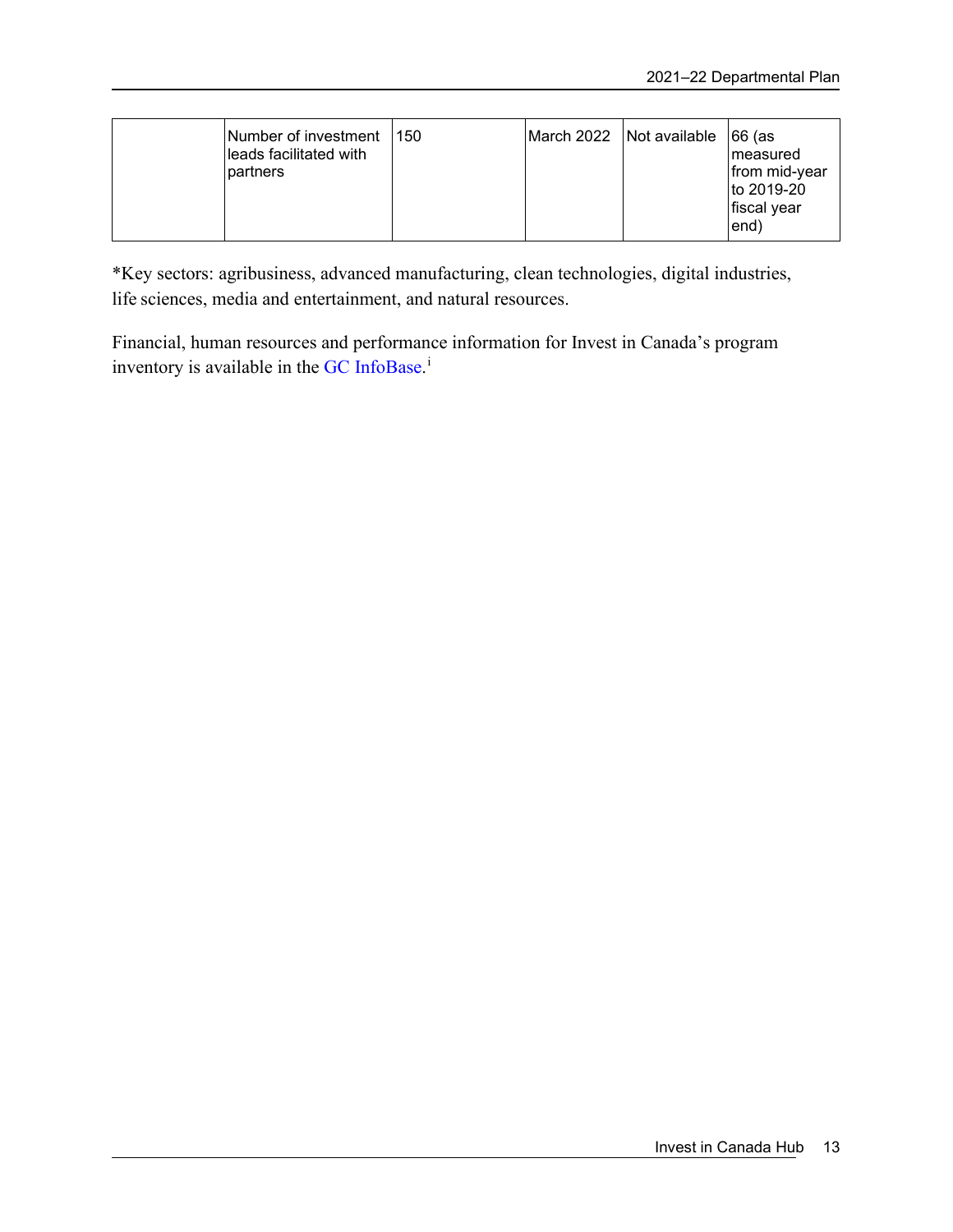| 2021-22 budgetary<br>spending (as indicated planned spending<br>in Main Estimates) | $2021 - 22$  | $ 2022 - 223 $<br>planned spending | $2023 - 24$<br>planned spending |
|------------------------------------------------------------------------------------|--------------|------------------------------------|---------------------------------|
| $\frac{1}{2}$ 27,417,245                                                           | \$27,417,245 | \$26,889,245                       | $\frac{1}{2}$ \$27,201,245      |

Planned budgetary financial resources for foreign direct investment attraction

Financial, human resources and performance information for Invest in Canada's program inventory is available in the GC [InfoBase.](https://www.tbs-sct.gc.ca/ems-sgd/edb-bdd/index-eng.html)<sup>[ii](#page-32-2)</sup>

### Planned human resources for foreign direct investment attraction

| $2021 - 22$                   | $ 2022 - 23 $                 | $2023 - 24$                   |
|-------------------------------|-------------------------------|-------------------------------|
| planned full-time equivalents | planned full-time equivalents | planned full-time equivalents |
| 57                            | .57                           | .57                           |

Financial, human resources and performance information for Invest in Canada's program inventory is available in the GC [InfoBase.](https://www.tbs-sct.gc.ca/ems-sgd/edb-bdd/index-eng.html)<sup>[iii](#page-32-3)</sup>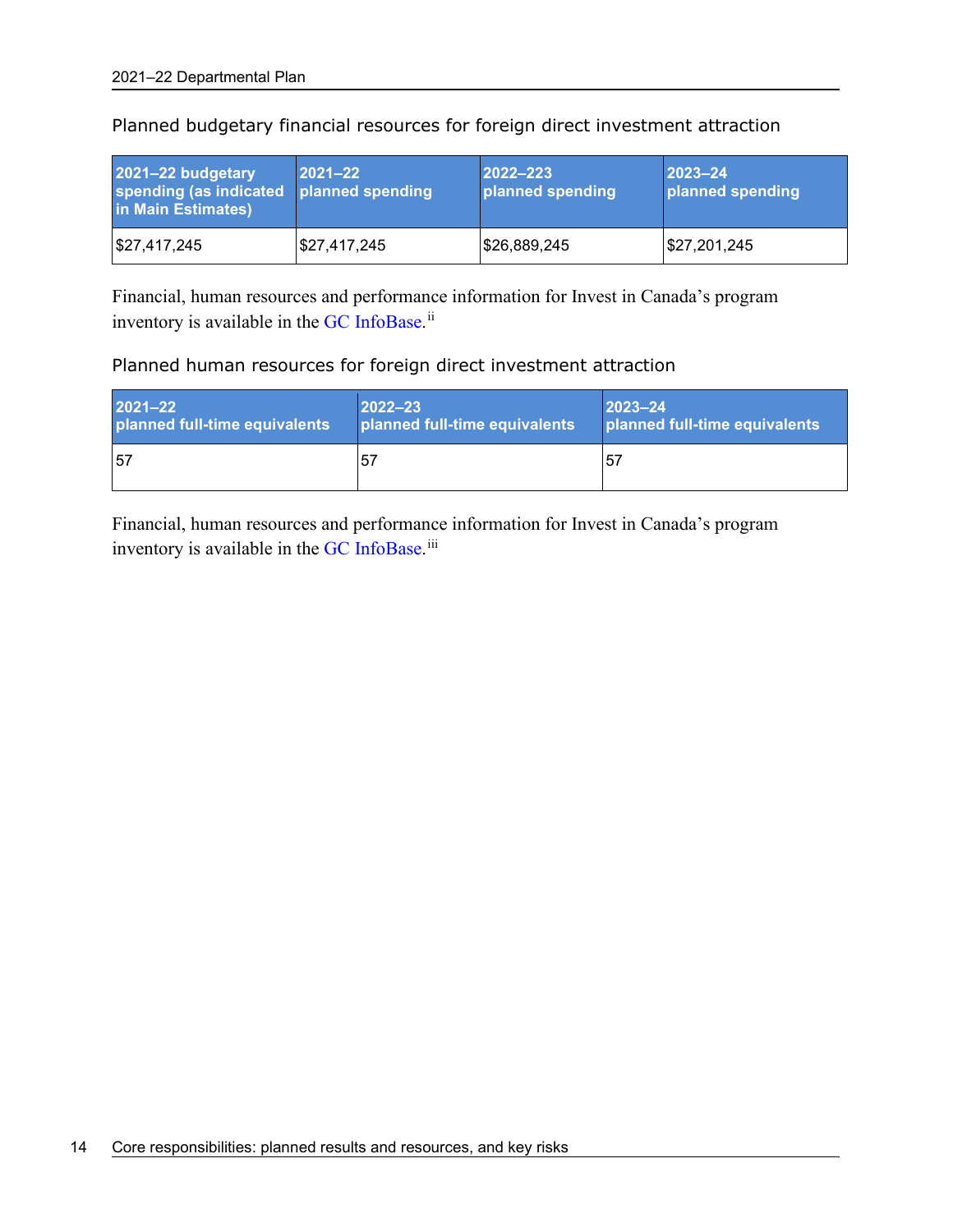## <span id="page-18-0"></span>Internal Services: planned results

### **Description**

Internal Services are those groups of related activities and resources that the federal government considers to be services in support of Programs and/or required to meet corporate obligations of an organization. Internal Services refers to the activities and resources of the 10 distinct services that support Program delivery in the organization, regardless of the Internal Services delivery model in a department. These services are:

- Management and Oversight Services
- ▶ Communications Services
- ▶ Legal Services
- Human Resources Management Services
- Financial Management Services
- ▶ Information Management Services
- **Information Technology Services**
- ▶ Real Property Management Services
- Materiel Management Services
- ▶ Acquisition Management Services

### **Planning highlights**

Invest in Canada will continue to support strong internal management controls, including financial services, human resources management, information technology and security and will continue to champion strong internal governance structures to provide support to the Board and management's oversight and decision-making.

In 2021-22, IIC will focus on the following key initiatives that support the achievement of IIC's departmental results.

**Corporate Governance:** Ensure effective governance through ongoing improvement of Board and management meetings and committee structures, as well as ensuring compliance with key legislative requirements and reporting.

**Human Resources Management:** Strengthen its human resources framework, including completing its pay equity report, implementing key policies such as learning and development and continuing to recruit high quality employees.

**Financial Services:** Ensure that IIC's financial management policies and structures are documented and observed. IIC will continue to work with the Board to ensure that policies are reviewed systematically confirm that controls are sound and that safeguards are in place to protect public resources.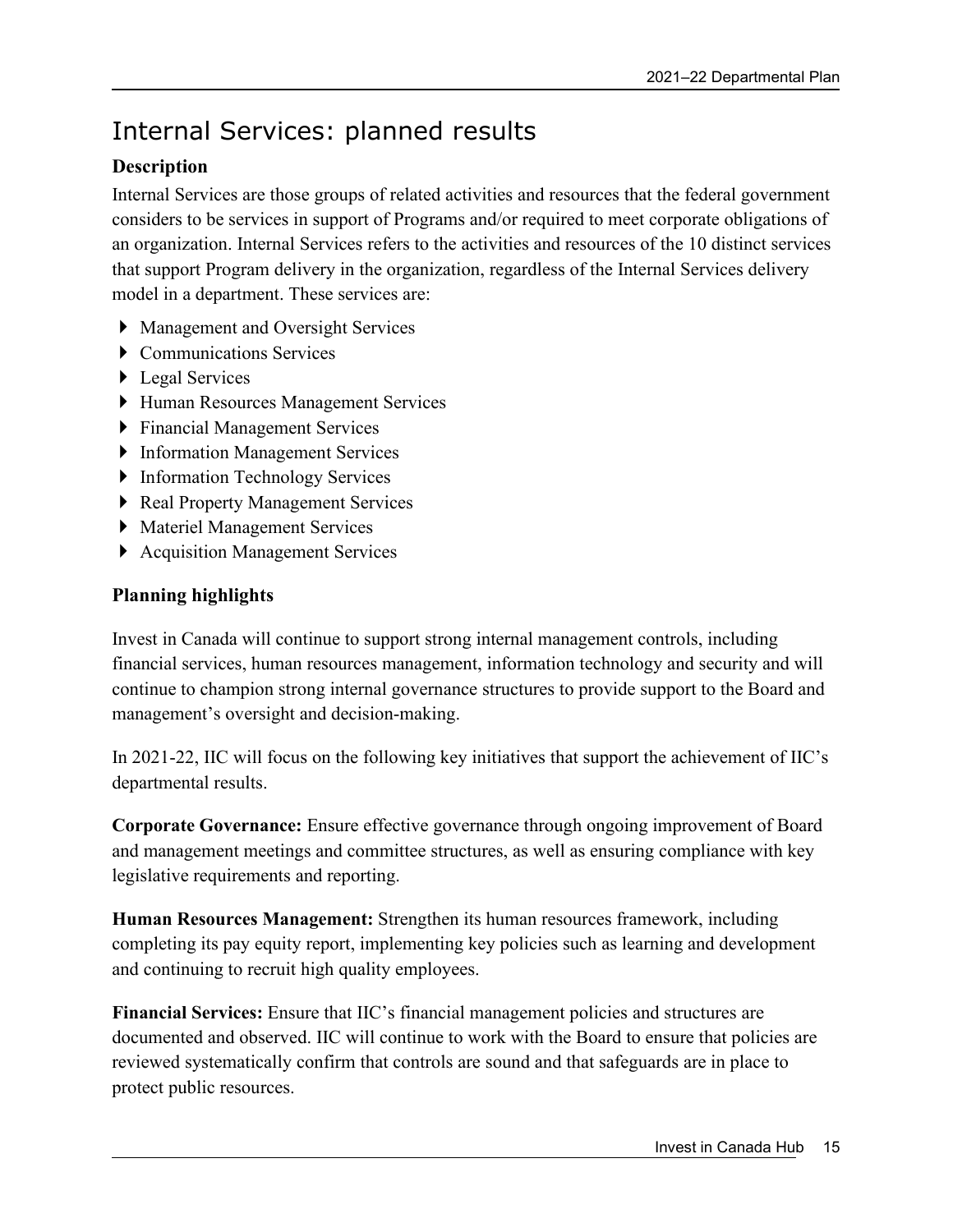**Information Management/Technology (IM/IT) Systems:** Maintain existing corporate and operational tools, such as IIC's technology platform and the customer relationship management system, as well as develop the next phases of its IT solutions for internal and external audiences.

Planned budgetary financial resources for Internal Services

| 2021-22 budgetary<br>spending (as indicated<br>in Main Estimates) | $2021 - 22$<br>planned spending | $2022 - 23$<br>planned spending | $2023 - 24$<br>planned spending |
|-------------------------------------------------------------------|---------------------------------|---------------------------------|---------------------------------|
| \$6,854,311                                                       | \$6,854,311                     | \$6,722,311                     | \$6,800,311                     |

Planned human resources for Internal Services

| $2021 - 22$                   | $ 2022 - 23 $                 | $2023 - 24$                   |
|-------------------------------|-------------------------------|-------------------------------|
| planned full-time equivalents | planned full-time equivalents | planned full-time equivalents |
| l 10                          | 10                            | 10                            |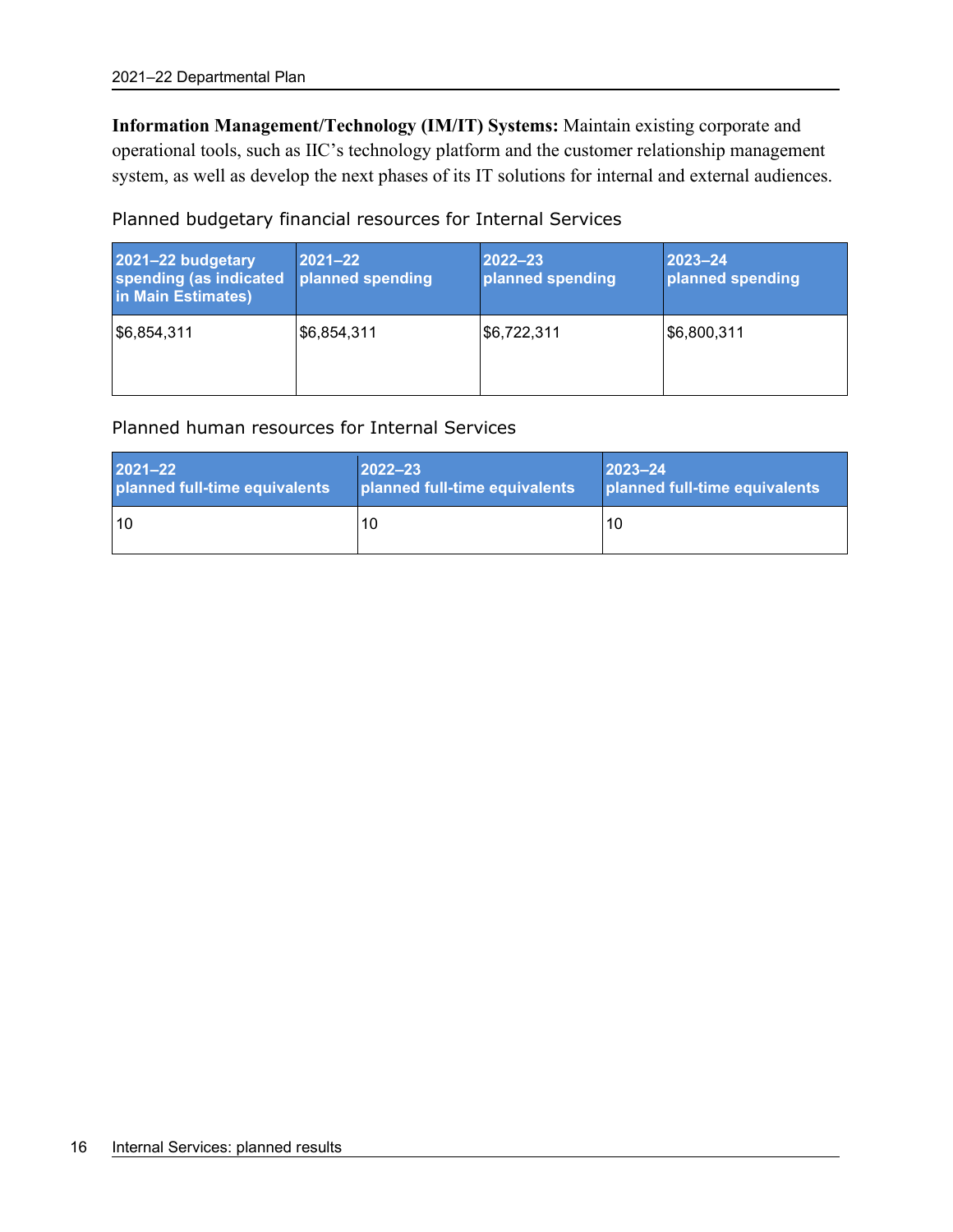## <span id="page-20-0"></span>Spending and human resources

This section provides an overview of the department's planned spending and human resources for the next three consecutive fiscal years and compares planned spending for the upcoming year with the current and previous years' actual spending.

### <span id="page-20-1"></span>Planned spending

Departmental spending 2018–19 to 2023–24

The following graph presents planned (voted and statutory) spending over time.



Invest in Canada's funding profile has matched the maturation of the organization. IIC is responsible for all employee benefits and pension contributions annually.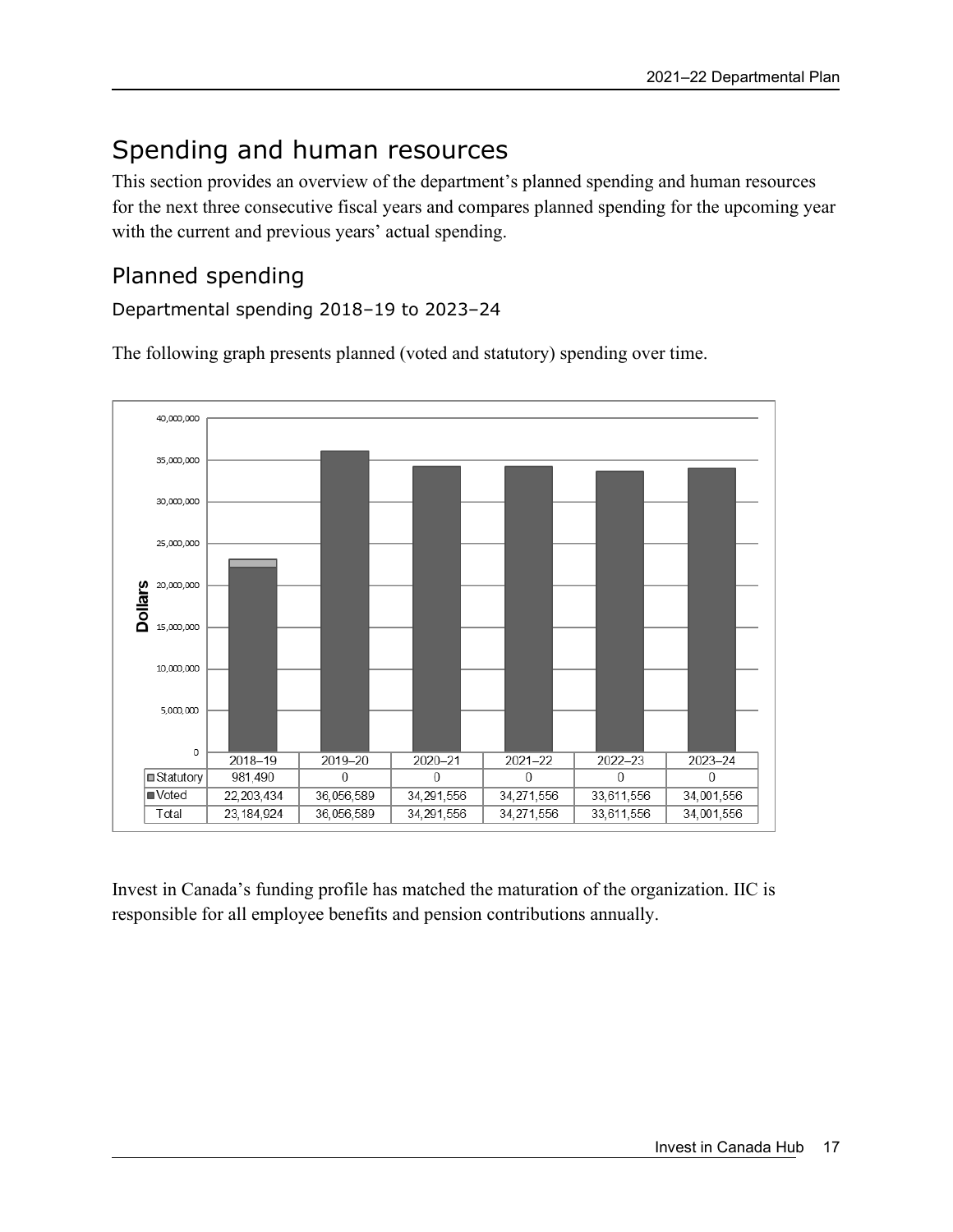Budgetary planning summary for core responsibilities and Internal Services (dollars)

The following table shows actual, forecast and planned spending for each of Invest in Canada's core responsibilities and to Internal Services for the years relevant to the current planning year.

| <b>Core</b><br>responsibilities<br>and Internal<br><b>Services</b> | 2018-19<br>expenditures | 2019-20<br>expenditures | $2020 - 21$<br>forecast<br>spending | $2021 - 22$<br>budgetary<br>spending (as<br>indicated in<br><b>Main</b><br><b>Estimates)</b> | $2021 - 22$<br>planned<br>spending | $2022 - 23$<br>planned<br>spending | $2023 - 24$<br>planned<br>spending |
|--------------------------------------------------------------------|-------------------------|-------------------------|-------------------------------------|----------------------------------------------------------------------------------------------|------------------------------------|------------------------------------|------------------------------------|
| Foreign Direct<br>Investment<br>Attraction                         | \$4,884,967             | \$19,935,683            | \$27,433,245                        | \$27,417,245                                                                                 | \$27,417,245                       | \$26,889,245                       | \$27,201,245                       |
| <b>Subtotal</b>                                                    | \$4,884,967             | \$19,935,683            | \$27,433,245                        | \$27,417,245                                                                                 | \$27,417,245                       | \$26,889,245                       | \$27,201,245                       |
| <b>Internal Services</b>                                           | \$5,833,968             | \$6,160,767             | \$6,858,311                         | \$6,854,311                                                                                  | \$6,854,311                        | \$6,722,311                        | \$6,800,311                        |
| Total                                                              | \$10,718,935            | \$26,096,450            | \$34,291,556                        | \$34,271,556                                                                                 | \$34,271,556                       | \$33,611,556                       | \$34,001,556                       |

Invest in Canada was formally established on March 12, 2018. Spending from 2020-21 to 2023- 24 reflects funding for IIC at a steady state.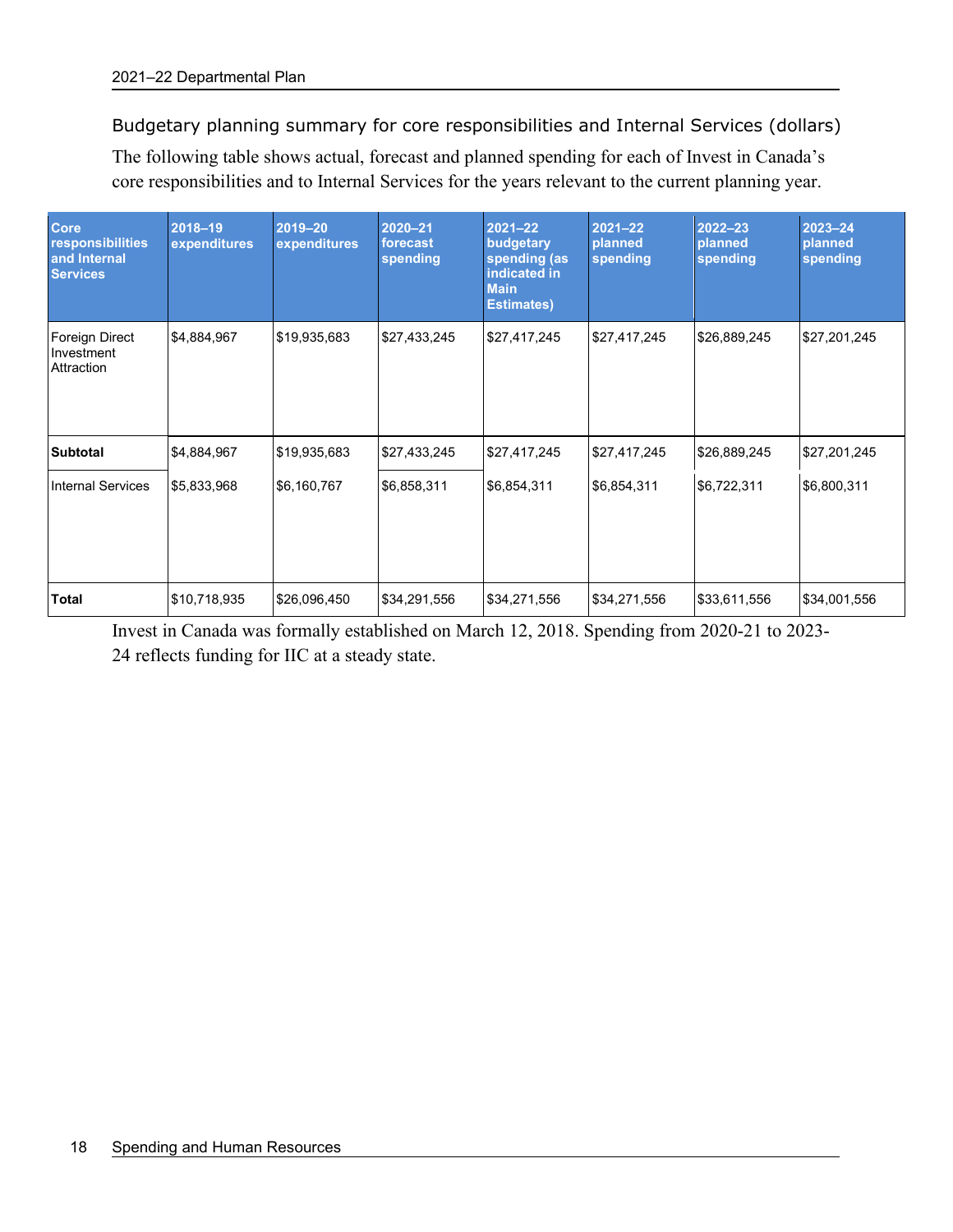### <span id="page-22-0"></span>Planned human resources

The following table shows actual, forecast and planned full-time equivalents (FTEs) for each core responsibility in Invest in Canada's departmental results framework and to Internal Services for the years relevant to the current planning year.

| <b>Core</b><br>responsibilities and<br><b>Internal Services</b> | $2018 - 19$<br>actual <sup>'</sup><br>full-time.<br>equivalents | 2019-20<br>actual<br>full-time<br>equivalents | $2020 - 21$<br>forecast<br>full-time<br>equivalents | $2021 - 22$<br>planned<br>full-time<br>equivalents | $2022 - 23$<br>planned<br>full-time<br>equivalents | 2023-24<br>planned<br>full-time<br>equivalents |
|-----------------------------------------------------------------|-----------------------------------------------------------------|-----------------------------------------------|-----------------------------------------------------|----------------------------------------------------|----------------------------------------------------|------------------------------------------------|
| Foreign Direct<br>Investment Attraction                         | 29                                                              | 49                                            | 57                                                  | 57                                                 | 57                                                 | 57                                             |
| <b>Subtotal</b>                                                 | 40                                                              | 49                                            | 57                                                  | 57                                                 | 57                                                 | 57                                             |
| <b>Internal Services</b>                                        |                                                                 |                                               | 10                                                  | 10                                                 | 10                                                 | 10                                             |
| <b>Total</b>                                                    | 36                                                              | 56                                            | 67                                                  | 67                                                 | 67                                                 | 67                                             |

Human resources planning summary for core responsibilities and Internal Services

### <span id="page-22-1"></span>Estimates by vote

Information on Invest in Canada's organizational appropriations is available in the [2021–22](http://www.tbs-sct.gc.ca/hgw-cgf/finances/pgs-pdg/gepme-pdgbpd/index-eng.asp)  [Main Estimates](http://www.tbs-sct.gc.ca/hgw-cgf/finances/pgs-pdg/gepme-pdgbpd/index-eng.asp)[.](http://www.tpsgc-pwgsc.gc.ca/recgen/cpc-pac/index-eng.html)<sup>[iv](#page-32-4)</sup>

### <span id="page-22-2"></span>Future-oriented Condensed statement of operations

The future oriented condensed statement of operations provides an overview of Invest in Canada's operations for 2020–21 to 2021–22.

The amounts for forecast and planned results in this statement of operations were prepared on an accrual basis. The amounts for forecast and planned spending presented in other sections of the Departmental Plan were prepared on an expenditure basis. Amounts may therefore differ.

A more detailed future-oriented statement of operations and associated notes, including a reconciliation of the net cost of operations to the requested authorities, are available on Invest in Canada's [website](https://www.investcanada.ca/)<sup>[v](#page-32-5)</sup>.

Future-oriented Condensed statement of operations for the year ending March 31, 2022 (dollars)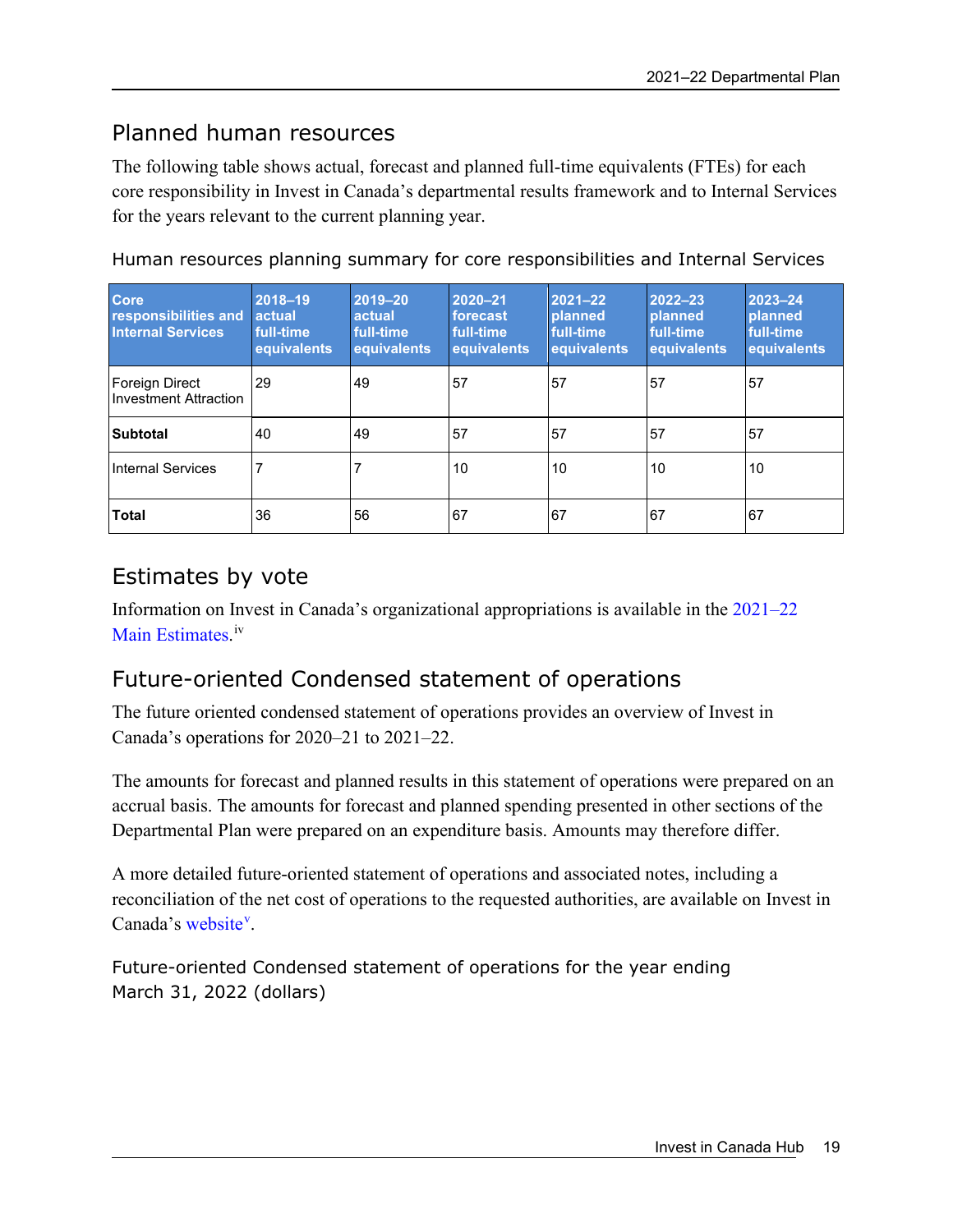#### 2021–22 Departmental Plan

| <b>Financial information</b>                                         | 2020-21 forecast<br><b>results</b> | 2021-22 planned<br><b>results</b> | <b>Difference</b><br>(2021-22 planned<br>results minus<br>2020-21 forecast<br>results) |
|----------------------------------------------------------------------|------------------------------------|-----------------------------------|----------------------------------------------------------------------------------------|
| Total expenses                                                       | 38,644,000                         | 33,651,000                        | (4,993,000)                                                                            |
| Total revenues                                                       | 0                                  | O                                 |                                                                                        |
| Net cost of operations<br>before government funding<br>and transfers | 38.644.000                         | 33,651,000                        | (4,993,000)                                                                            |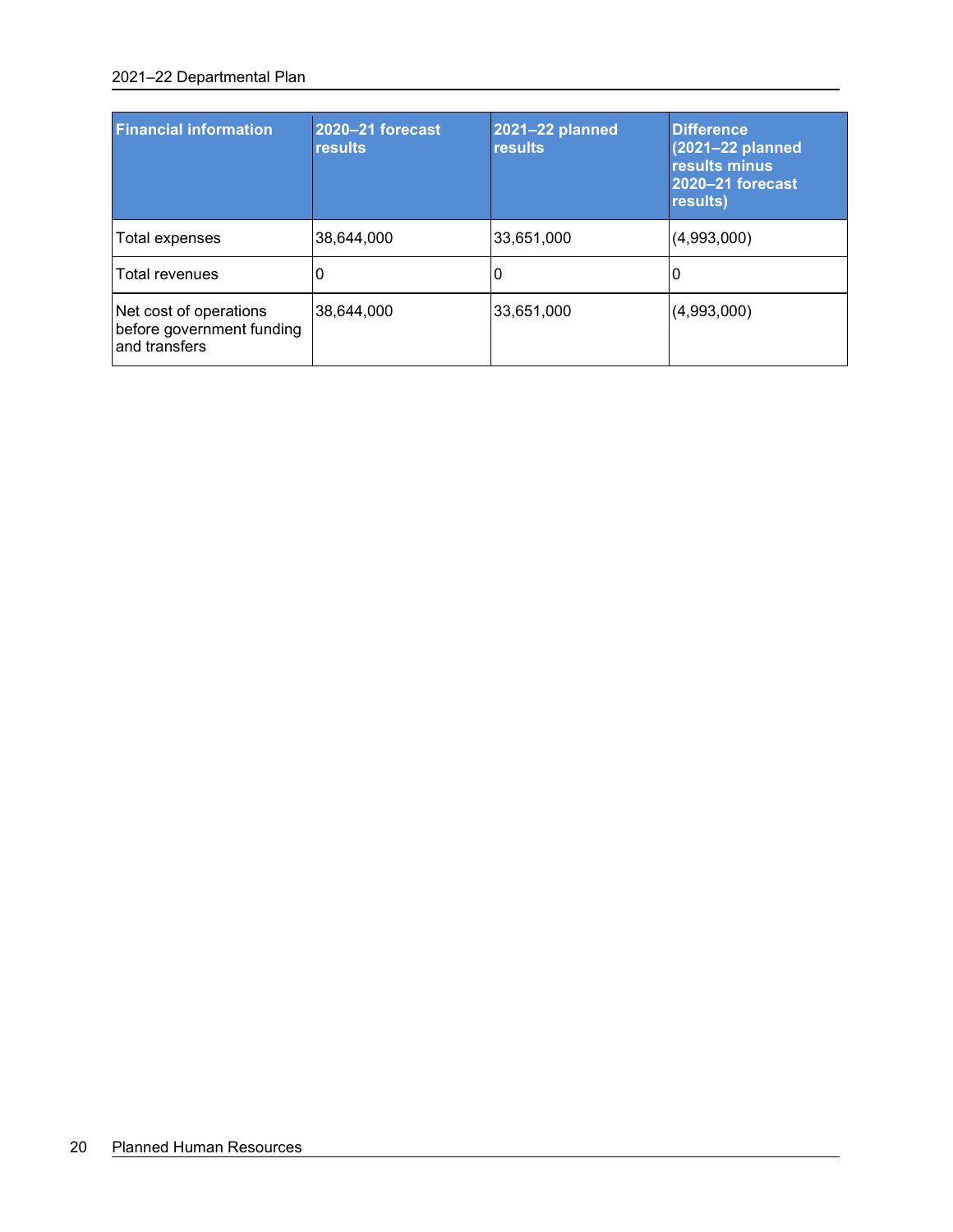## <span id="page-24-0"></span>Corporate information

### <span id="page-24-1"></span>Organizational profile

**Appropriate minister(s):** The Honourable Mary Ng, P.C., M.P.

**Institutional head:** Ian McKay

**Ministerial portfolio:** International Trade

**Enabling instrument(s):** *[Invest in Canada Act](https://laws-lois.justice.gc.ca/eng/acts/I-21.5/page-1.html)*[vi](#page-32-6)

### **Year of incorporation / commencement:** 2018

**Other:** Invest in Canada is headquartered in Ottawa and is a departmental corporation, overseen by a board of directors (the board) accountable to the Minister of Small Business, Export Promotion and International Trade. The board is composed of eleven (11) part-time directors, including a Chairperson, Vice-Chairperson, and an ex-officio director, the Deputy Minister of the designated Minister. Apart from the Deputy Minister, all positions are appointed by Order-in-Council to hold office for terms not exceeding three years. A complete list of current board appointees is available on Invest in Canada's [website](https://www.investcanada.ca/board-directors)<sup>vii</sup>.

The board supervises and manages Invest in Canada's business and affairs and advises the Minister and the Chief Executive Officer on matters relating to the organization's mandate. The Chief Executive Officer is responsible for Invest in Canada's day-to-day operation.

Invest in Canada's enabling legislation provides the framework and powers of the organization. It also provides Invest in Canada authority over matters relating to human resources management, contracting, communications, travel and hospitality and other general administrative functions.

Invest in Canada works globally, in partnership with Global Affairs Canada and its Trade Commissioner Service, other federal departments, and provincial and municipal investment attraction offices, to promote Canada as a destination for foreign direct investment.

### <span id="page-24-2"></span>Raison d'être, mandate and role: who we are and what we do

"Raison d'être, mandate and role: who we are and what we do" is available on Invest in Canada's [website](http://www.investcanada.ca/)<sup>viii</sup>.

For more information on the department's organizational mandate letter commitments, see the ["Minister's mandate letter](https://pm.gc.ca/en/mandate-letters/2021/01/15/minister-small-business-export-promotion-and-international-trade)<sup>[ix"](#page-32-9)</sup>.

### <span id="page-24-3"></span>Operating context

Information on the operating context is available on Invest in Canada's [website](http://www.investcanada.ca/)[x](#page-32-10).

### <span id="page-24-4"></span>Reporting framework

Invest in Canada's approved departmental results framework and program inventory for 2021–22 are as follows.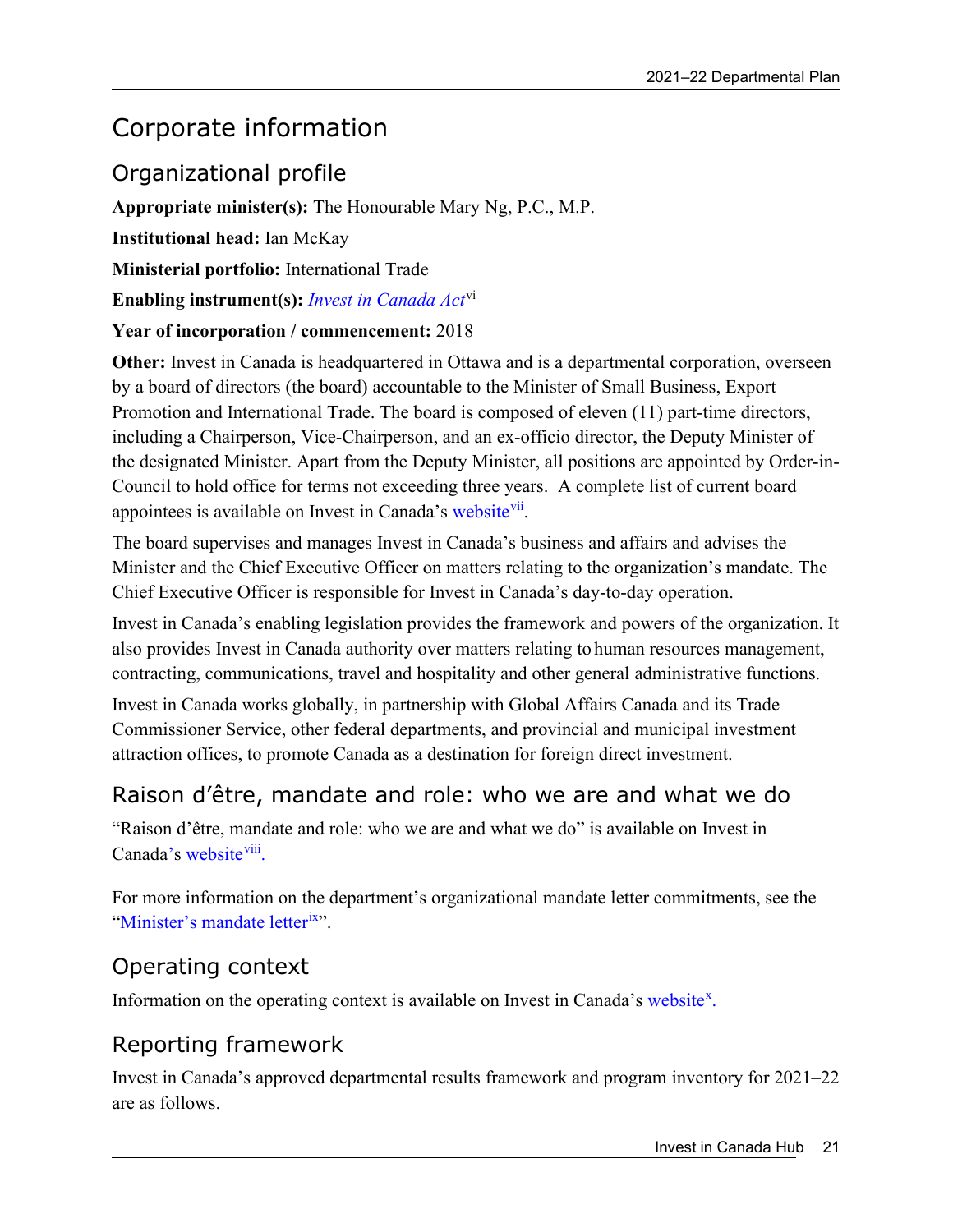|                                |                                                                       | Indicator: Improved score in global FDI attractiveness index                                                                       |                                                                                                                                                                                                                                                                                                       |
|--------------------------------|-----------------------------------------------------------------------|------------------------------------------------------------------------------------------------------------------------------------|-------------------------------------------------------------------------------------------------------------------------------------------------------------------------------------------------------------------------------------------------------------------------------------------------------|
|                                | Canada's brand is<br>seen as a global                                 | Indicator: Increased awareness/recognition of the Invest in<br>Canada brand                                                        |                                                                                                                                                                                                                                                                                                       |
|                                | attraction                                                            | Indicator: Percentage increase in "my opinion of Canada as a<br>prominent global leader for foreign investment"                    |                                                                                                                                                                                                                                                                                                       |
|                                | Departmental result 2:                                                | Indicator: Percentage increase of Canada's FDI stock                                                                               |                                                                                                                                                                                                                                                                                                       |
|                                | Canada is a location<br>and destination of                            | Indicator: Increase in FDI stock from key target markets                                                                           |                                                                                                                                                                                                                                                                                                       |
| Departmental Results Framework | investment                                                            | Indicator: Increase in FDI investments from key sectors                                                                            | <b>Internal</b><br><b>Services</b>                                                                                                                                                                                                                                                                    |
|                                | Departmental result 3:                                                | Indicator: Number of investors/decision makers using the<br>independent Cost Comparative Analysis Tool for FDI decisions           |                                                                                                                                                                                                                                                                                                       |
|                                | simplified access to<br>partners, services and<br>tools to accelerate | Indicator: Number of partners collaborating to access, build and<br>format data sets to be highly available to potential investors |                                                                                                                                                                                                                                                                                                       |
|                                |                                                                       | Indicator: Number of investment leads facilitated with partners                                                                    |                                                                                                                                                                                                                                                                                                       |
|                                | Marketing                                                             |                                                                                                                                    |                                                                                                                                                                                                                                                                                                       |
|                                | <b>Investor Services</b>                                              |                                                                                                                                    |                                                                                                                                                                                                                                                                                                       |
|                                |                                                                       |                                                                                                                                    |                                                                                                                                                                                                                                                                                                       |
|                                |                                                                       |                                                                                                                                    |                                                                                                                                                                                                                                                                                                       |
|                                |                                                                       |                                                                                                                                    |                                                                                                                                                                                                                                                                                                       |
|                                |                                                                       |                                                                                                                                    |                                                                                                                                                                                                                                                                                                       |
|                                |                                                                       |                                                                                                                                    |                                                                                                                                                                                                                                                                                                       |
|                                |                                                                       |                                                                                                                                    |                                                                                                                                                                                                                                                                                                       |
|                                |                                                                       |                                                                                                                                    |                                                                                                                                                                                                                                                                                                       |
| Program                        | nvento                                                                | Departmental result 1:<br>leader in investment<br>choice for global<br>Global investors have<br>their investment                   | <b>Core Responsibility: Foreign Direct Investment Attraction</b><br>Data Partnerships and Pan-Canadian Collaboration<br>Changes to the approved reporting framework since 2020-21<br>The reporting framework in the 2021-22 Departmental Plan has not changed since 2020-21.<br>Corporate information |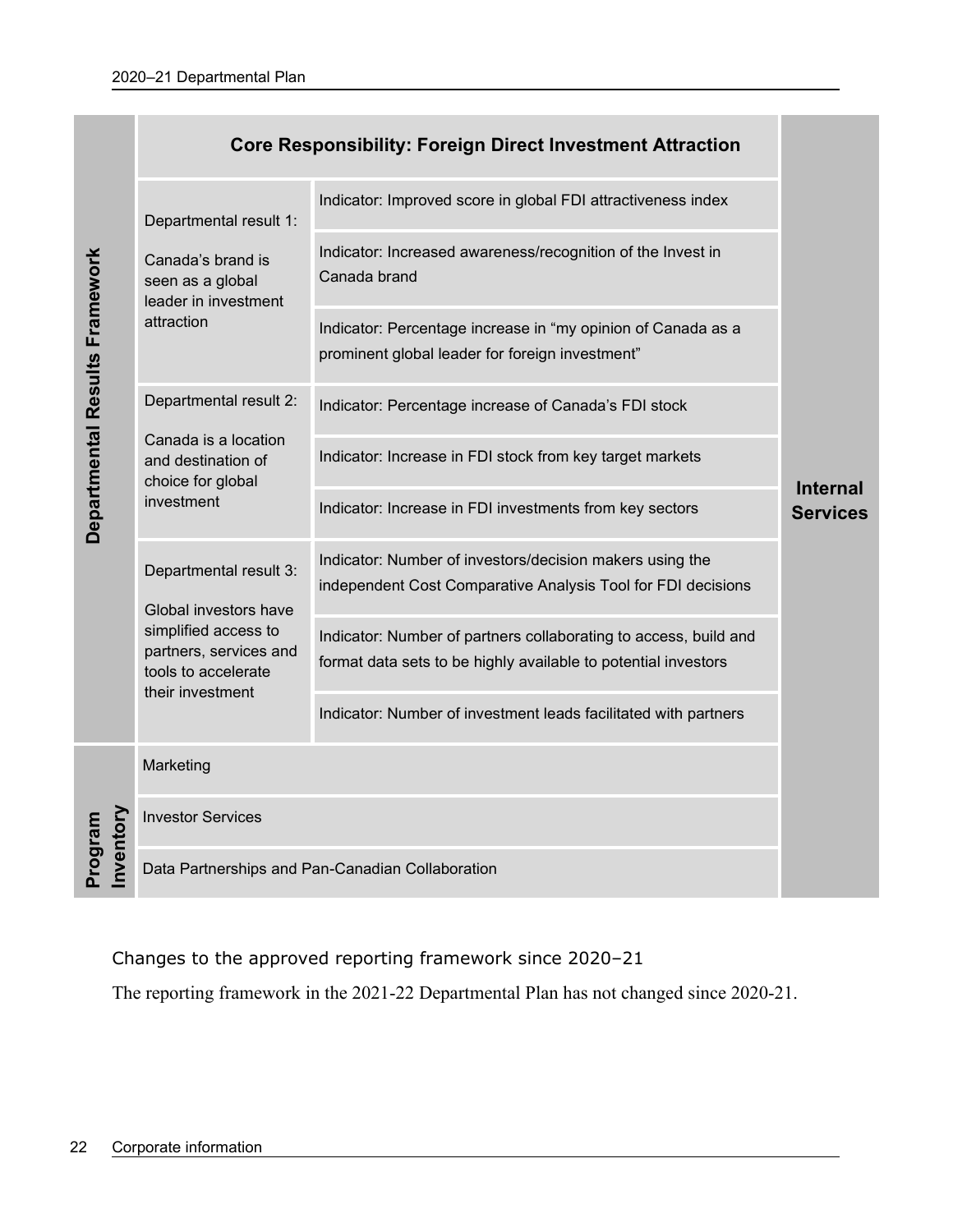2019–20 Departmental Plan

| <b>Structure</b>           | $2020 - 21$                                               | $2021 - 22$                                            | Change    | <b>Reason for</b><br>change |
|----------------------------|-----------------------------------------------------------|--------------------------------------------------------|-----------|-----------------------------|
| <b>Core responsibility</b> | Foreign Direct<br>Investment<br>Attraction                | Foreign Direct<br><b>Investment Attraction</b>         | No change | Not applicable              |
| Program                    | <b>Investor Services</b>                                  | <b>Investor Services</b>                               | No change | Not applicable              |
| Program                    | Marketing                                                 | Marketing                                              | No change | Not applicable              |
| Program                    | Data<br>Partnerships and<br>Pan-Canadian<br>Collaboration | Data Partnerships and<br>Pan-Canadian<br>Collaboration | No change | Not applicable              |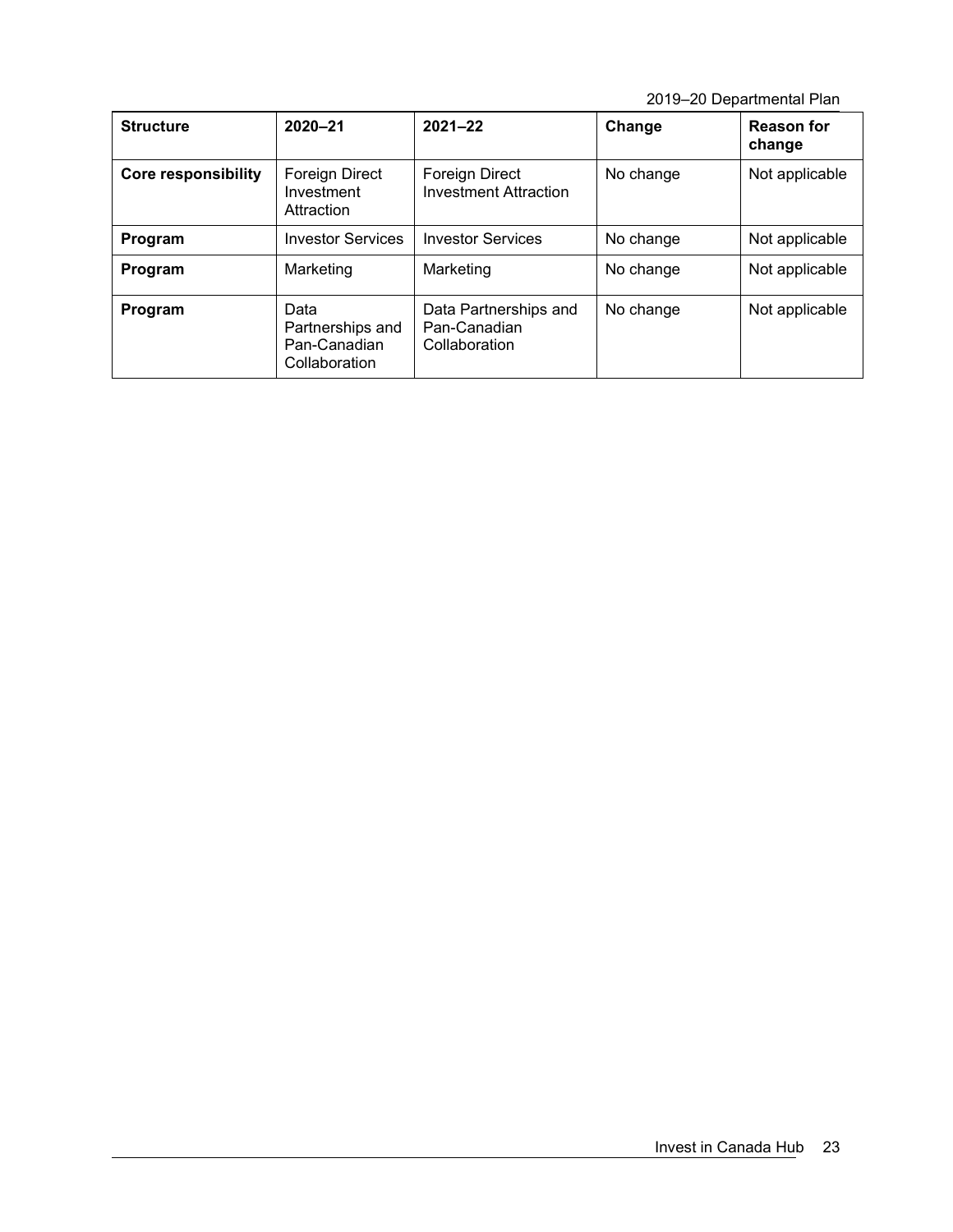## <span id="page-27-0"></span>Supporting information on the program inventory

Supporting information on planned expenditures, human resources, and results related to Invest in Canada's program inventory is available in the GC [InfoBase.](https://www.tbs-sct.gc.ca/ems-sgd/edb-bdd/index-eng.html)<sup>[xi](#page-32-11)</sup>

## <span id="page-27-1"></span>Supplementary information tables

The following supplementary information tables are available on Invest in Canada's [website](https://www.investcanada.ca/2018-19-departmental-plan/supplimentary-tables)<sup>xii</sup>:

- Sustainable Development Goals
- Departmental Sustainable Development Strategy
- Gender-based analysis plus

### <span id="page-27-2"></span>Federal tax expenditures

Invest in Canada's Departmental Plan does not include information on tax expenditures that relate to its planned results for 2021–22.

Tax expenditures are the responsibility of the Minister of Finance, and the Department of Finance Canada publishes cost estimates and projections for government-wide tax expenditures each year in the [Report on Federal Tax Expenditures.](https://www.canada.ca/en/department-finance/services/publications/federal-tax-expenditures.html) Xiii This report provides detailed information on tax expenditures, including objectives, historical background and references to related federal spending programs, as well as evaluations, research papers and gender-based analysis. The tax measures presented in this report are solely the responsibility of the Minister of Finance.

## <span id="page-27-3"></span>Organizational contact information

### **Mailing address**

160 Elgin Street, 18th Floor Ottawa, ON K2P 2P7 **Email:** [CorporateServices@InvCanada.ca](mailto:CorporateServices@InvCanada.ca) Website(s): [www.investcanada.ca](http://www.investcanada.ca/)<sup>[xiv](#page-32-14)</sup>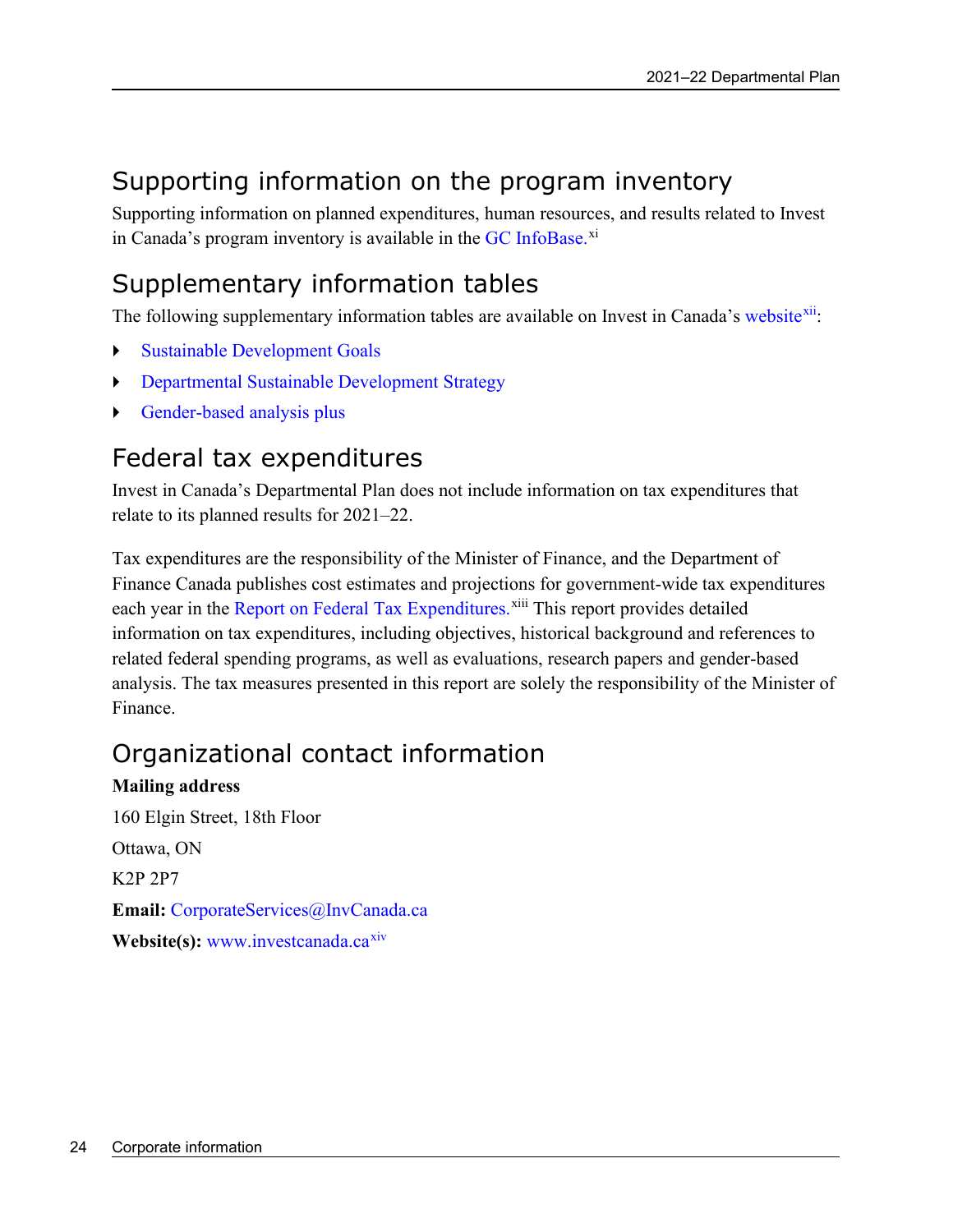## <span id="page-28-0"></span>Appendix: definitions

### **appropriation (crédit)**

Any authority of Parliament to pay money out of the Consolidated Revenue Fund.

### **budgetary expenditures (dépenses budgétaires)**

Operating and capital expenditures; transfer payments to other levels of government, organizations or individuals; and payments to Crown corporations.

### **core responsibility (responsabilité essentielle)**

An enduring function or role performed by a department. The intentions of the department with respect to a core responsibility are reflected in one or more related departmental results that the department seeks to contribute to or influence.

### **Departmental Plan (plan ministériel)**

A report on the plans and expected performance of a department over a 3-year period. Departmental Plans are tabled in Parliament each spring.

### **departmental priority (priorité ministérielle)**

A plan or project that a department has chosen to focus and report on during the planning period. Departmental priorities represent the things that are most important or what must be done first to support the achievement of the desired departmental results.

### **departmental result (résultat ministériel)**

A consequence or outcome that a department seeks to achieve. A departmental result is often outside departments' immediate control, but it should be influenced by program-level outcomes.

### **departmental result indicator (indicateur de résultat ministériel)**

A factor or variable that provides a valid and reliable means to measure or describe progress on a departmental result.

### **departmental results framework (cadre ministériel des résultats)**

A framework that consists of the department's core responsibilities, departmental results and departmental result indicators.

### **Departmental Results Report (rapport sur les résultats ministériels)**

A report on a department's actual accomplishments against the plans, priorities and expected results set out in the corresponding Departmental Plan.

### **experimentation (expérimentation)**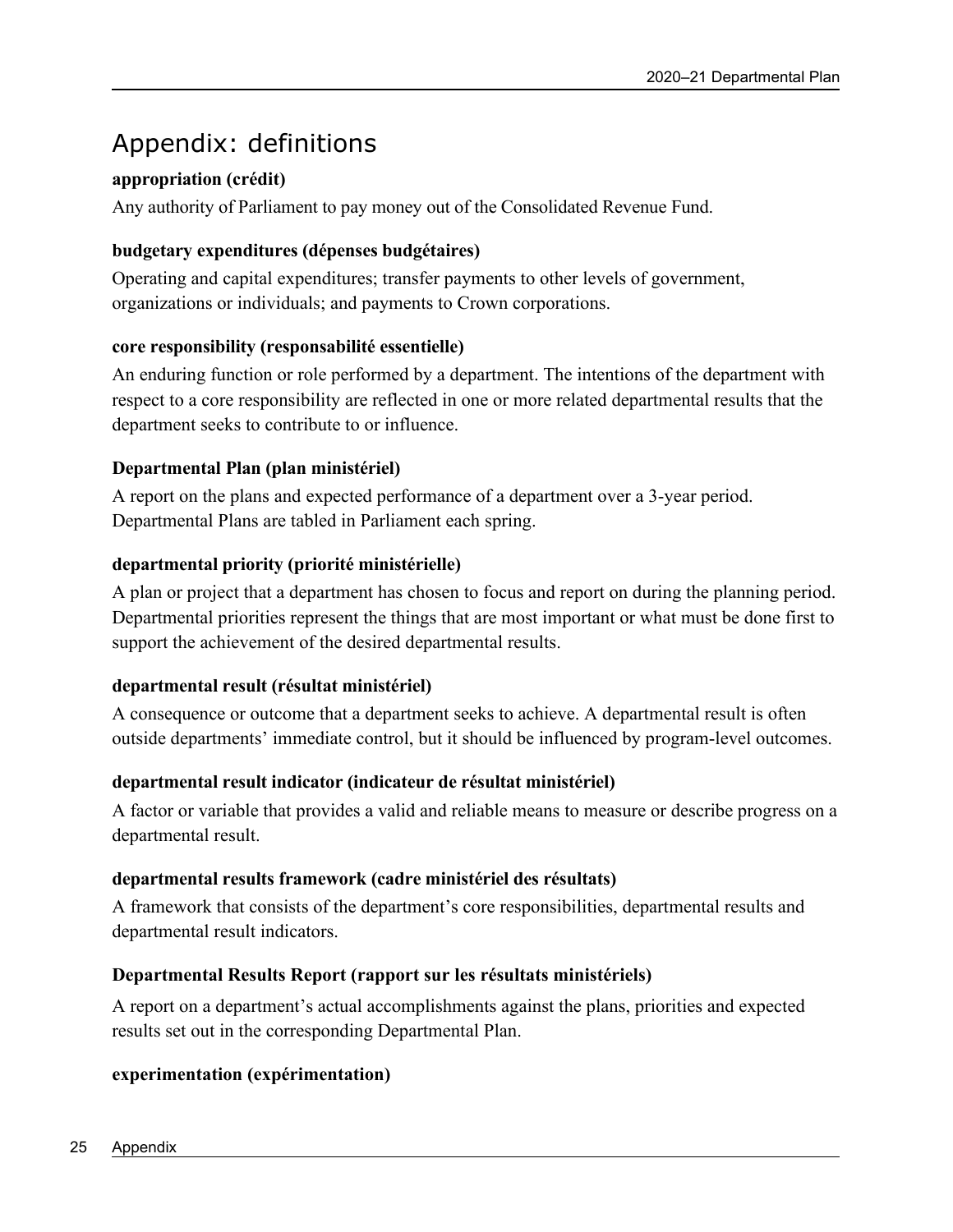The conducting of activities that seek to first explore, then test and compare, the effects and impacts of policies and interventions in order to inform evidence-based decision-making, and improve outcomes for Canadians, by learning what works and what doesn't. Experimentation is related to, but distinct form innovation (the trying of new things), because it involves a rigorous comparison of results. For example, using a new website to communicate with Canadians can be an innovation; systematically testing the new website against existing outreach tools or an old website to see which one leads to more engagement, is experimentation.

#### **full-time equivalent (équivalent temps plein)**

A measure of the extent to which an employee represents a full person-year charge against a departmental budget. Full-time equivalents are calculated as a ratio of assigned hours of work to scheduled hours of work. Scheduled hours of work are set out in collective agreements.

### **gender-based analysis plus (GBA+) (analyse comparative entre les sexes plus [ACS+])**

An analytical process used to assess how diverse groups of women, men and gender-diverse people experience policies, programs and services based on multiple factors including race, ethnicity, religion, age, and mental or physical disability.

#### **government-wide priorities (priorités pangouvernementales)**

For the purpose of the 2021–22 Departmental Plan, government-wide priorities refers to those high-level themes outlining the government's agenda in the 2020 Speech from the Throne, namely: Protecting Canadians from COVID-19; Helping Canadians through the pandemic; Building back better – a resiliency agenda for the middle class; The Canada we're fighting for.

### **horizontal initiative (initiative horizontale)**

An initiative in which two or more federal organizations are given funding to pursue a shared outcome, often linked to a government priority.

#### **non-budgetary expenditures (dépenses non budgétaires)**

Net outlays and receipts related to loans, investments and advances, which change the composition of the financial assets of the Government of Canada.

#### **performance (rendement)**

What an organization did with its resources to achieve its results, how well those results compare to what the organization intended to achieve, and how well lessons learned have been identified.

#### **performance indicator (indicateur de rendement)**

A qualitative or quantitative means of measuring an output or outcome, with the intention of gauging the performance of an organization, program, policy or initiative respecting expected results.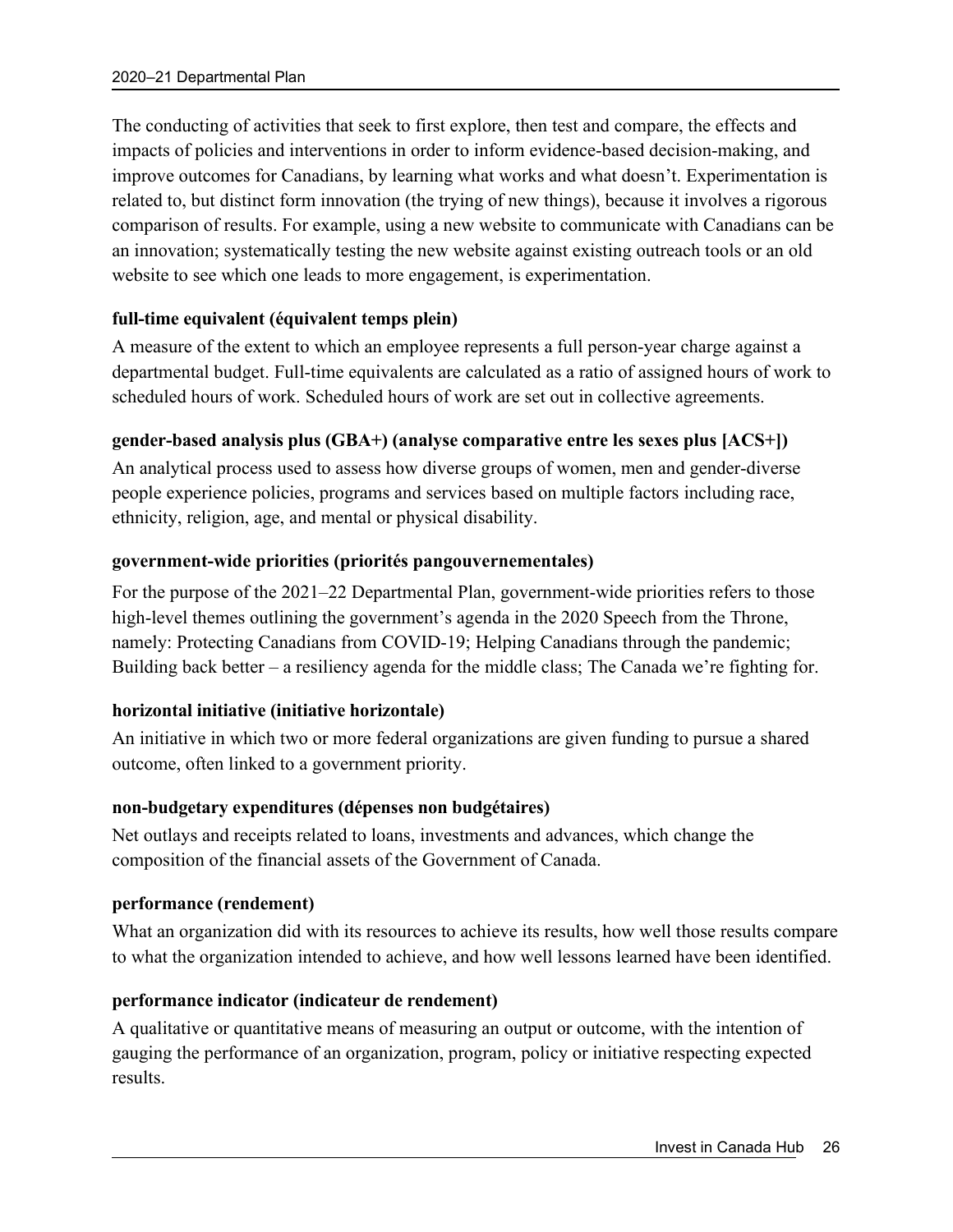### **performance reporting (production de rapports sur le rendement)**

The process of communicating evidence-based performance information. Performance reporting supports decision-making, accountability and transparency.

### **plan (plan)**

The articulation of strategic choices, which provides information on how an organization intends to achieve its priorities and associated results. Generally a plan will explain the logic behind the strategies chosen and tend to focus on actions that lead up to the expected result.

### **planned spending (dépenses prévues)**

For Departmental Plans and Departmental Results Reports, planned spending refers to those amounts presented in the Main Estimates.

A department is expected to be aware of the authorities that it has sought and received. The determination of planned spending is a departmental responsibility, and departments must be able to defend the expenditure and accrual numbers presented in their Departmental Plans and Departmental Results Reports.

### **program (programme)**

Individual or groups of services, activities or combinations thereof that are managed together within the department and focus on a specific set of outputs, outcomes or service levels.

### **program inventory (répertoire des programmes)**

Identifies all of the department's programs and describes how resources are organized to contribute to the department's core responsibilities and results.

### **result (résultat)**

An external consequence attributed, in part, to an organization, policy, program or initiative. Results are not within the control of a single organization, policy, program or initiative; instead they are within the area of the organization's influence.

### **statutory expenditures (dépenses législatives)**

Expenditures that Parliament has approved through legislation other than appropriation acts. The legislation sets out the purpose of the expenditures and the terms and conditions under which they may be made.

### **strategic outcome (résultat stratégique)**

A long-term and enduring benefit to Canadians that is linked to the organization's mandate, vision and core functions.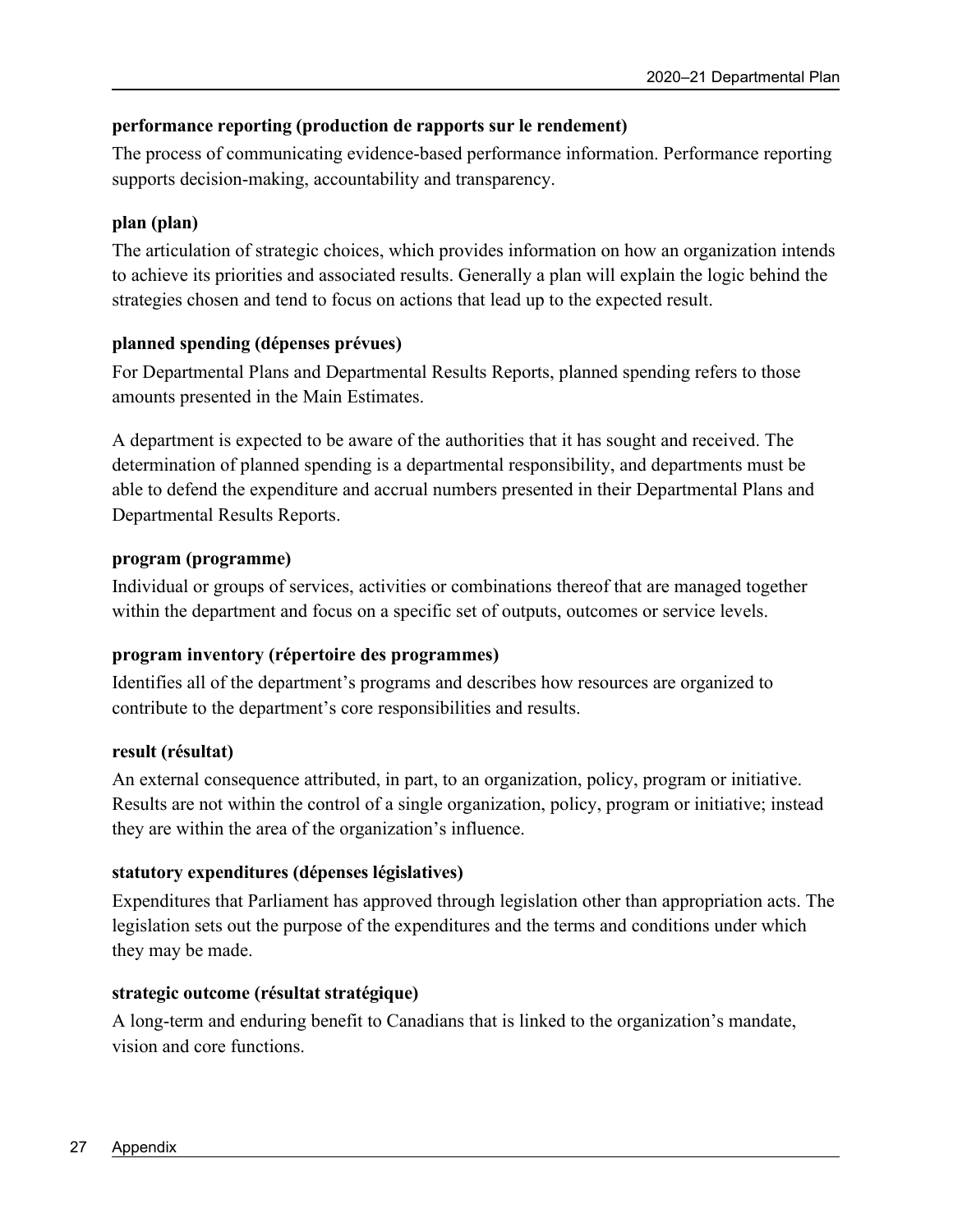#### **target (cible)**

A measurable performance or success level that an organization, program or initiative plans to achieve within a specified time period. Targets can be either quantitative or qualitative.

#### **voted expenditures (dépenses votées)**

Expenditures that Parliament approves annually through an Appropriation Act. The vote wording becomes the governing conditions under which these expenditures may be made.